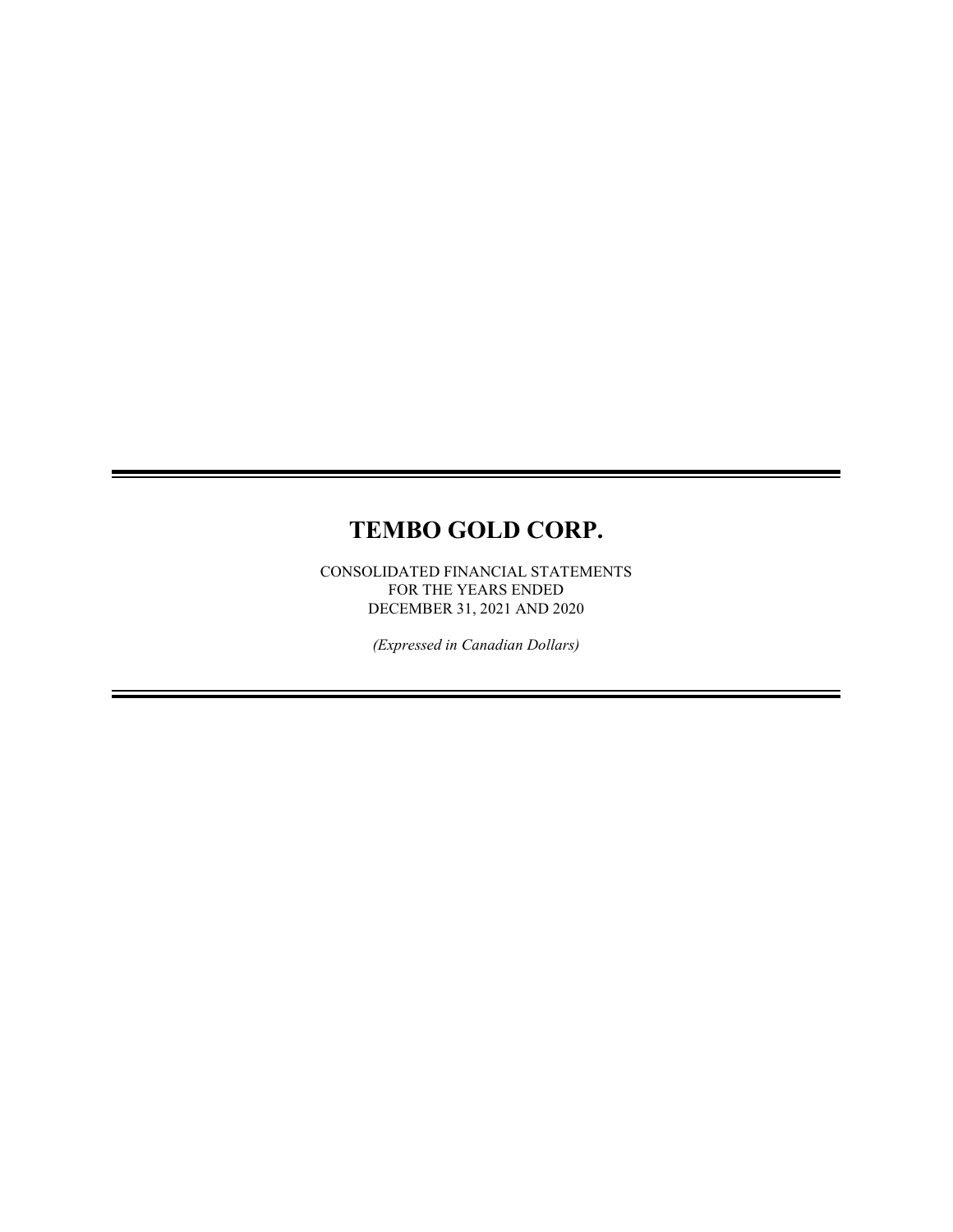

# Independent Auditor's Report

Grant Thornton LLP 11th Floor 200 King Street West, Box 11 Toronto, ON M5H 3T4 T +1 416 366 0100 F +1 416 360 4949

To the Shareholders of Tembo Gold Corp.

## Opinion

We have audited the consolidated financial statements of Tembo Gold Corp. (the "Corporation"), which comprise the consolidated statements of financial position as at December 31, 2021 and 2020 and the consolidated statements of loss and comprehensive loss, consolidated statements of changes in equity and consolidated statements of cash flows for the years then ended, and notes to the consolidated financial statements, including a summary of significant accounting policies.

In our opinion, the accompanying consolidated financial statements present fairly in all material respects, the financial position of Tembo Gold Corporation as at December 31, 2021 and 2020, and the results of its operations and its cash flows for the years then ended in accordance with International Financial Reporting Standards ("IFRS").

### Basis for opinion

We conducted our audit in accordance with Canadian generally accepted auditing standards. Our responsibilities under those standards are further described in the Auditor's responsibilities for the audit of the consolidated financial statements section of our report. We are independent of the Corporation in accordance with the ethical requirements that are relevant to our audit of the consolidated financial statements in Canada, and we have fulfilled our other ethical responsibilities in accordance with these requirements. We believe that the audit evidence we have obtained is sufficient and appropriate to provide a basis for our opinion.

Management is responsible for the other information. The other information comprises the Management Discussion and Analysis but does not include the consolidated financial statements and our auditor's report thereon.

Our opinion on the consolidated financial statements does not cover the other information and we do not express any form of assurance conclusion thereon.

In connection with our audit of the consolidated financial statements, our responsibility is to read the other information and, in doing so, consider whether the other information is materially inconsistent with the consolidated financial statements or our knowledge obtained in the audit or otherwise appears to be materially misstated.

If, based on the work we have performed, we conclude that there is a material misstatement of this other information, we are required to report that fact. We have nothing to report in this regard.

Audit | Tax | Advisory<br>1 - Audit | Tax | Advisory<br>1 - Grant Thornton International Ltd 1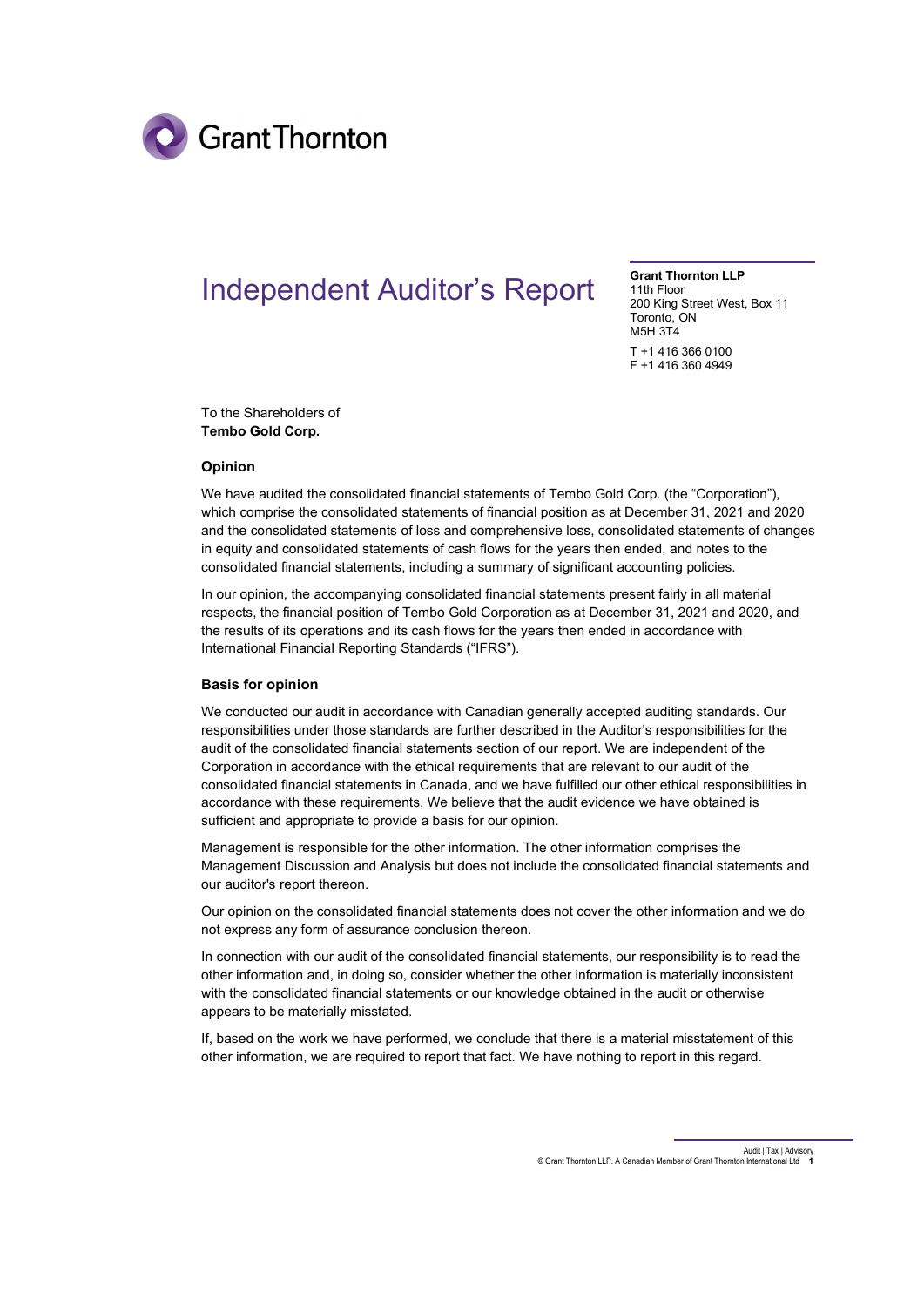

### Material Uncertainty Related to Going Concern

Without qualifying our opinion, we draw attention to Note 1 in the consolidated financial statements which indicates that the Corporation has not yet achieved profitable production and has accumulated losses of \$56,548,673 as at December 31, 2021. This condition, along with other matters as set forth in Note 1, indicate the existence of a material uncertainty that may cast significant doubt about the Corporation's ability to continue as a going concern.

# Responsibilities of management and those charged with governance for the consolidated financial statements

Management is responsible for the preparation and fair presentation of these consolidated financial statements in accordance with International Financial Reporting Standards ("IFRS"), and for such internal control as management determines is necessary to enable the preparation of consolidated financial statements that are free from material misstatement, whether due to fraud or error.

In preparing the consolidated financial statements, management is responsible for assessing the Corporation's ability to continue as a going concern, disclosing, as applicable, matters related to a going concern and using the going concern basis of accounting unless management either intends to liquidate the Corporation or to cease operations, or has no realistic alternative to do so.

Those charged with governance are responsible for overseeing the Corporation's financial reporting process.

#### Auditor's responsibilities for the audit of the consolidated financial statements

Our objectives are to obtain reasonable assurance about whether the consolidated financial statements as a whole are free from material misstatement, whether due to fraud or error, and to issue an auditor's report that includes our opinion. Reasonable assurance is a high level of assurance but is not a guarantee that an audit conducted in accordance with Canadian generally accepted auditing standards will always detect a material misstatement when it exists. Misstatements can arise from fraud or error and are considered material if, individually or in the aggregate, they could reasonably be expected to influence the economic decisions of users taken on the basis of these consolidated financial statements.

As part of an audit in accordance with Canadian generally accepted auditing standards, we exercise professional judgment and maintain professional skepticism throughout the audit.

We also:

- Identify and assess the risks of material misstatement of the consolidated financial statements, whether due to fraud or error, design and perform audit procedures responsive to those risks, and obtain audit evidence that is sufficient and appropriate to provide a basis for our opinion. The risk of not detecting a material misstatement resulting from fraud is higher than for one resulting from error, as fraud may involve collusion, forgery, intentional omissions, misrepresentations, or the override of internal control.
- Obtain an understanding of internal control relevant to the audit in order to design audit procedures that are appropriate in the circumstances, but not for the purpose of expressing an opinion on the effectiveness of the Corporation's internal control.
- Evaluate the appropriateness of accounting policies used and the reasonableness of accounting estimates and related disclosures made by management.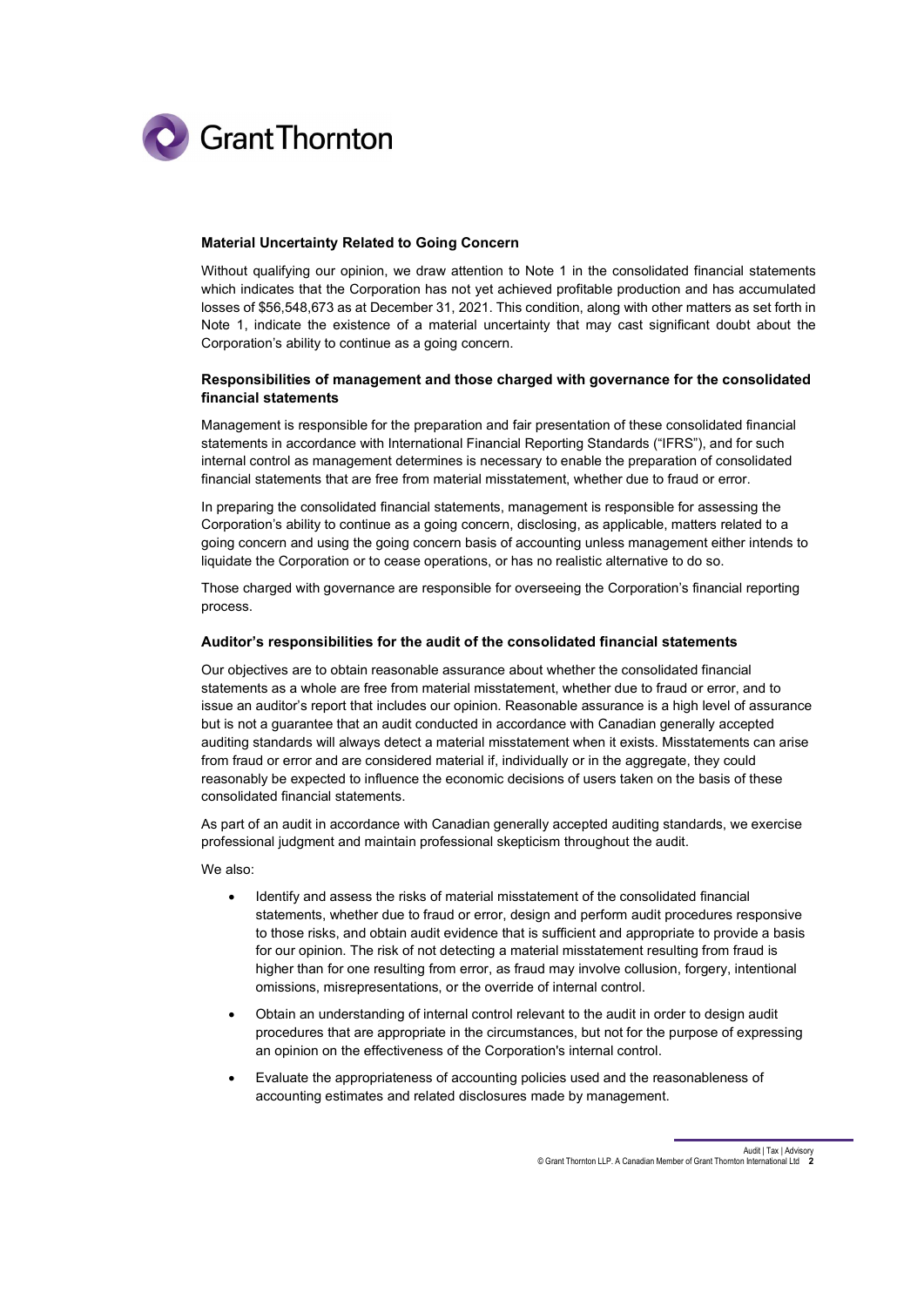

- Conclude on the appropriateness of management's use of the going concern basis of accounting and, based on the audit evidence obtained, whether a material uncertainty exists related to events or conditions that may cast significant doubt on the Corporation's ability to continue as a going concern. If we conclude that a material uncertainty exists, we are required to draw attention in our auditor's report to the related disclosures in the consolidated financial statements or, if such disclosures are inadequate, to modify our opinion. Our conclusions are based on the audit evidence obtained up to the date of our auditor's report. However, future events or conditions may cause the Corporation to cease to continue as a going concern.
- Evaluate the overall presentation, structure and content of the consolidated financial statements, including the disclosures, and whether the consolidated financial statements represent the underlying transactions and events in a manner that achieves fair presentation.
- Obtain sufficient appropriate audit evidence regarding the financial information of the entities or business activities within the Group to express an opinion on the consolidated financial statements. We are responsible for the direction, supervision and performance of the group audit. We remain solely responsible for our audit opinion.

We communicate with those charged with governance regarding, among other matters, the planned scope and timing of the audit and significant audit findings, including any significant deficiencies in internal control that we identify during our audit.

We also provide those charged with governance with a statement that we have complied with relevant ethical requirements regarding independence, and to communicate with them all relationships and other matters that may reasonably be thought to bear on our independence, and where applicable, related safeguards.

The engagement partner on the audit resulting in this independent auditor's report is Ingrid Holbik.

Toronto, Canada<br>Toronto, Canada Chartered Professional Accountants

May 2, 2022 Licensed Public Accountants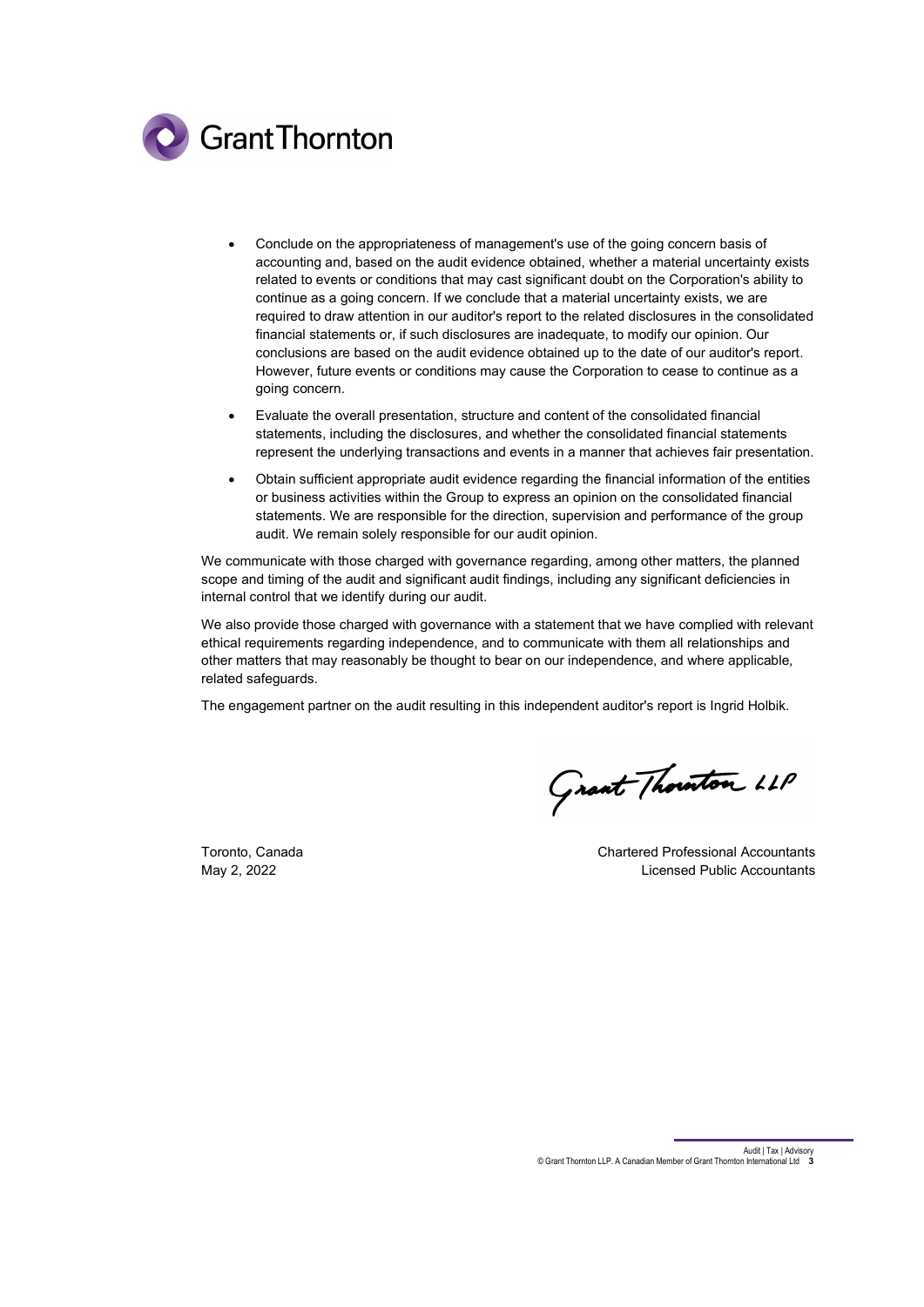# **TEMBO GOLD CORP.**

# **CONSOLIDATED STATEMENTS OF FINANCIAL POSITION**

*(Expressed in Canadian Dollars)*

|                                                                                                                                 | <b>Note</b> | December 31,<br>2021<br>S                               | December 31,<br>2020<br>\$                              |
|---------------------------------------------------------------------------------------------------------------------------------|-------------|---------------------------------------------------------|---------------------------------------------------------|
| <b>ASSETS</b>                                                                                                                   |             |                                                         |                                                         |
| <b>Current assets</b><br>Cash<br>GST receivable<br>Prepaid expenses                                                             |             | 650,480<br>30,019<br>22,024                             | 47,175<br>14,378<br>135,009                             |
| <b>Total current assets</b>                                                                                                     |             | 702,523                                                 | 196,562                                                 |
| <b>Non-current assets</b><br>Plant and equipment<br>Exploration and evaluation assets                                           | 5<br>6      | 159,576<br>6,722,872                                    | 185,781<br>6,361,872                                    |
| <b>Total non-current assets</b>                                                                                                 |             | 6,882,448                                               | 6,547,653                                               |
| <b>TOTAL ASSETS</b>                                                                                                             |             | 7,584,971                                               | 6,744,215                                               |
| <b>LIABILITIES</b>                                                                                                              |             |                                                         |                                                         |
| <b>Current liabilities</b><br>Accounts payable and accrued liabilities<br>Advances payable                                      | 9<br>7      | 519,611<br>44,000                                       | 486,392<br>77,418                                       |
| <b>TOTAL LIABILITIES</b>                                                                                                        |             | 563,611                                                 | 563,810                                                 |
| <b>SHAREHOLDERS' EQUITY</b><br>Share capital<br>Share-based payments reserve<br>Foreign currency translation reserve<br>Deficit | 8           | 42,251,621<br>15,580,002<br>5,738,410<br>(56, 548, 673) | 39,920,141<br>15,116,248<br>5,789,435<br>(54, 645, 419) |
| <b>TOTAL SHAREHOLDERS' EQUITY</b>                                                                                               |             | 7,021,360                                               | 6,180,405                                               |
| TOTAL LIABILITIES AND SHAREHOLDERS' EQUITY                                                                                      |             | 7,584,971                                               | 6,744,215                                               |

 $\mathcal{L}_\mathcal{L} = \{ \mathcal{L}_\mathcal{L} = \{ \mathcal{L}_\mathcal{L} = \{ \mathcal{L}_\mathcal{L} = \{ \mathcal{L}_\mathcal{L} = \{ \mathcal{L}_\mathcal{L} = \{ \mathcal{L}_\mathcal{L} = \{ \mathcal{L}_\mathcal{L} = \{ \mathcal{L}_\mathcal{L} = \{ \mathcal{L}_\mathcal{L} = \{ \mathcal{L}_\mathcal{L} = \{ \mathcal{L}_\mathcal{L} = \{ \mathcal{L}_\mathcal{L} = \{ \mathcal{L}_\mathcal{L} = \{ \mathcal{L}_\mathcal{$ 

**Nature of Operations and Going Concern -** See Note 1

**Events after the Reporting Date -** See Note 14

These consolidated financial statements were approved for issue by the Board of Directors on May 2, 2022 and are signed on its behalf by:

Director Director

*/s/ David Scott /s/ Simon Benstead* Simon Benstead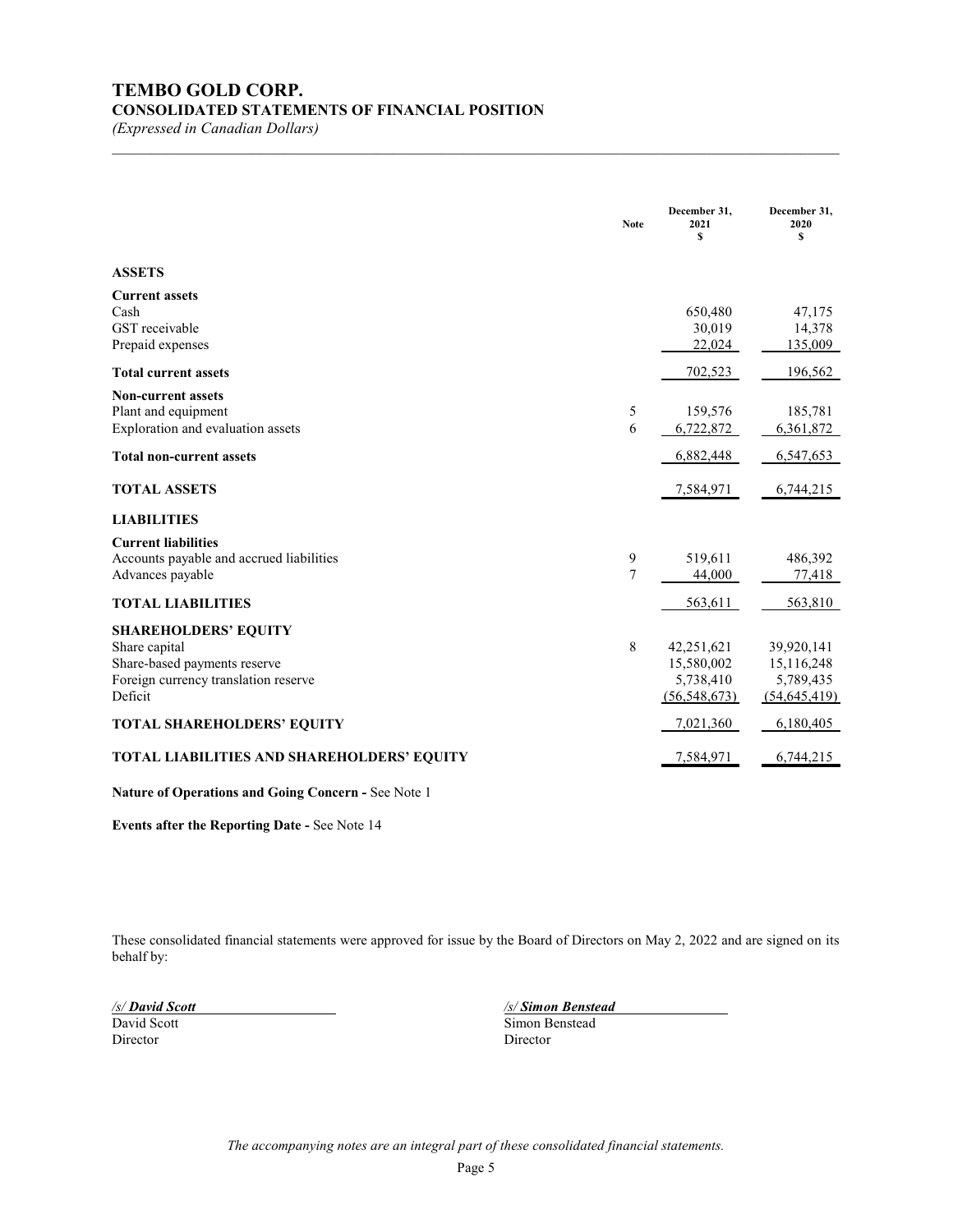# **TEMBO GOLD CORP. CONSOLIDATED STATEMENTS OF COMPREHENSIVE LOSS**

*(Expressed in Canadian Dollars)*

|                                                        | <b>Year Ended December 31</b> |             |
|--------------------------------------------------------|-------------------------------|-------------|
| <b>Note</b>                                            | 2021<br>S                     | 2020<br>S   |
|                                                        |                               |             |
| <b>Expenses</b>                                        |                               |             |
| Accounting and administration                          | 36,000                        | 33,900      |
| Audit                                                  | 41,055                        | 40,654      |
| Corporate development, investor relations and advisory | 362,714                       | 31,500      |
| 5<br>Depreciation                                      | 25,134                        | 26,888      |
| Executive management compensation<br>9(a)              | 399,362                       | 266,593     |
| Legal                                                  | 188,085                       | 51,076      |
| Office                                                 | 4,139                         | 6,759       |
| Professional fees                                      | 176,750                       | 146,344     |
| Regulatory                                             | 15,685                        | 22,834      |
| Rent<br>9(c)                                           | 42,726                        | 41,845      |
| 8(d)<br>Share-based compensation                       | 520,587                       | 1,122,300   |
| Shareholder costs                                      | 7,504                         | 5,651       |
| Transfer agent                                         | 10,178                        | 13,448      |
| Website design and maintenance                         | 80,343                        |             |
|                                                        | 1,910,262                     | 1,809,792   |
| Loss before other items                                | (1,910,262)                   | (1,809,792) |
| <b>Other items</b>                                     |                               |             |
| Foreign exchange                                       | 7,008                         | (92, 799)   |
| Recovery of costs<br>4, 9(c) $-$                       | $\sim 10^{11}$ m $^{-1}$      | 1,900,864   |
|                                                        | 7,008                         | 1,808,065   |
| Net loss for the year                                  | (1,903,254)                   | (1,727)     |
| Other comprehensive loss                               |                               |             |
| Change in currency translation of foreign subsidiary   | (51,025)                      | (195,906)   |
| Comprehensive loss for the year                        | (1,954,279)                   | (197, 633)  |
|                                                        |                               |             |
| Basic and diluted loss per common share                | \$(0.02)                      | \$(0.00)    |
| Weighted average number of common shares outstanding   | 86,219,911                    | 69,304,778  |

\_\_\_\_\_\_\_\_\_\_\_\_\_\_\_\_\_\_\_\_\_\_\_\_\_\_\_\_\_\_\_\_\_\_\_\_\_\_\_\_\_\_\_\_\_\_\_\_\_\_\_\_\_\_\_\_\_\_\_\_\_\_\_\_\_\_\_\_\_\_\_\_\_\_\_\_\_\_\_\_\_\_\_\_\_\_\_\_\_\_\_\_\_\_\_\_\_\_\_\_\_\_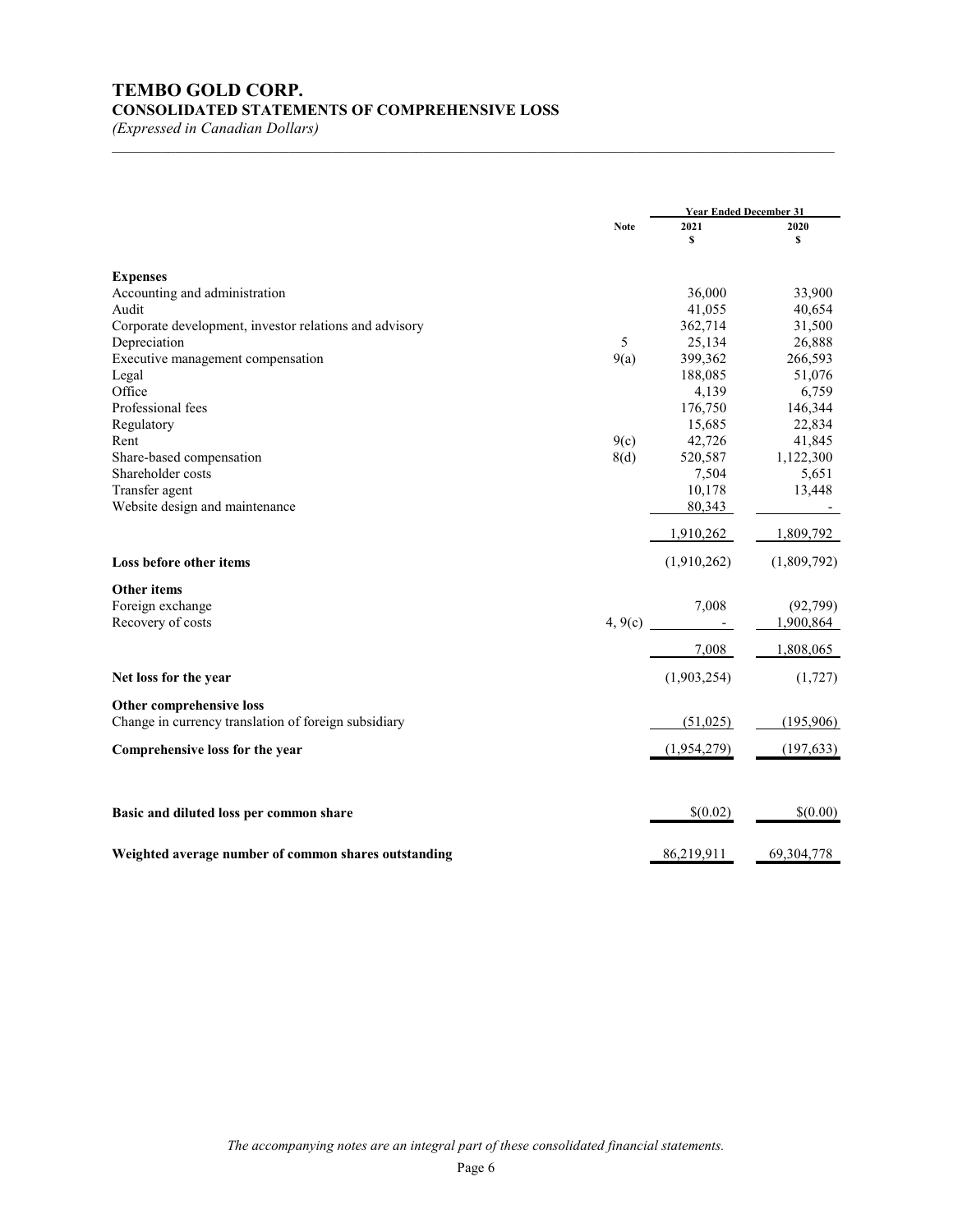# **TEMBO GOLD CORP. CONSOLIDATED STATEMENTS OF CHANGES IN SHAREHOLDERS' EQUITY**

*(Expressed in Canadian Dollars)*

|                                       | Year Ended December 31, 2021 |                      |                                                         |                                                           |                |                                         |
|---------------------------------------|------------------------------|----------------------|---------------------------------------------------------|-----------------------------------------------------------|----------------|-----------------------------------------|
|                                       |                              | <b>Share Capital</b> |                                                         |                                                           |                |                                         |
|                                       | Number of<br><b>Shares</b>   | Amount<br>S          | <b>Share-Based</b><br><b>Payments</b><br><b>Reserve</b> | Foreign<br>Currency<br><b>Translation</b><br>Reserve<br>S | Deficit        | Total<br>Shareholders'<br><b>Equity</b> |
| <b>Balance at December 31, 2020</b>   | 79,490,884                   | 39,920,141           | 15, 116, 248                                            | 5,789,435                                                 | (54, 645, 419) | 6,180,405                               |
| Common shares issued for:             |                              |                      |                                                         |                                                           |                |                                         |
| - private placement                   | 14,810,031                   | 2,221,505            |                                                         |                                                           |                | 2,221,505                               |
| - finder's fees                       | 500,000                      | 75,000               |                                                         |                                                           |                | 75,000                                  |
| - share options                       | 366,666                      | 65,000               |                                                         |                                                           |                | 65,000                                  |
| Share issue costs                     |                              | (86, 858)            |                                                         |                                                           | ٠              | (86, 858)                               |
| Share-based compensation              |                              |                      | 520,587                                                 |                                                           |                | 520,587                                 |
| Transfer on exercise of share options |                              | 56,833               | (56, 833)                                               |                                                           |                |                                         |
| Currency translation adjustment       |                              |                      |                                                         | (51, 025)                                                 |                | (51,025)                                |
| Net loss for the year                 |                              |                      |                                                         |                                                           | (1,903,254)    | (1,903,254)                             |
| <b>Balance at December 31, 2021</b>   | 95,167,581                   | 42,251,621           | 15,580,002                                              | 5,738,410                                                 | (56, 548, 673) | 7,021,360                               |

\_\_\_\_\_\_\_\_\_\_\_\_\_\_\_\_\_\_\_\_\_\_\_\_\_\_\_\_\_\_\_\_\_\_\_\_\_\_\_\_\_\_\_\_\_\_\_\_\_\_\_\_\_\_\_\_\_\_\_\_\_\_\_\_\_\_\_\_\_\_\_\_\_\_\_\_\_\_\_\_\_\_\_\_\_\_\_\_\_\_\_\_\_\_\_\_\_\_\_\_\_\_\_\_\_

|                                     | Year Ended December 31, 2020 |                      |                                                        |                                                                  |                     |                                         |
|-------------------------------------|------------------------------|----------------------|--------------------------------------------------------|------------------------------------------------------------------|---------------------|-----------------------------------------|
|                                     |                              | <b>Share Capital</b> |                                                        |                                                                  |                     |                                         |
|                                     | Number of<br><b>Shares</b>   | Amount<br>S          | <b>Share-Based</b><br><b>Payments</b><br>Reserve<br>\$ | Foreign<br>Currency<br><b>Translation</b><br><b>Reserve</b><br>S | <b>Deficit</b><br>S | Total<br>Shareholders'<br><b>Equity</b> |
| <b>Balance at December 31, 2019</b> | 59,257,549                   | 38.041.151           | 13,993,948                                             | 5,985,341                                                        | (54, 643, 692)      | 3,376,748                               |
| Common shares issued for:           |                              |                      |                                                        |                                                                  |                     |                                         |
| - private placement                 | 19,966,668                   | 1,915,000            |                                                        |                                                                  |                     | 1,915,000                               |
| - finder's fees                     | 266,667                      | 20,000               |                                                        |                                                                  |                     | 20,000                                  |
| Share issue costs                   |                              | (56,010)             |                                                        |                                                                  |                     | (56,010)                                |
| Share-based compensation            |                              |                      | 1,122,300                                              |                                                                  |                     | 1,122,300                               |
| Currency translation adjustment     |                              |                      |                                                        | (195,906)                                                        |                     | (195,906)                               |
| Net loss for the year               |                              |                      |                                                        |                                                                  | (1, 727)            | (1, 727)                                |
| <b>Balance at December 31, 2020</b> | 79,490,884                   | 39,920,141           | 15, 116, 248                                           | 5,789,435                                                        | (54, 645, 419)      | 6,180,405                               |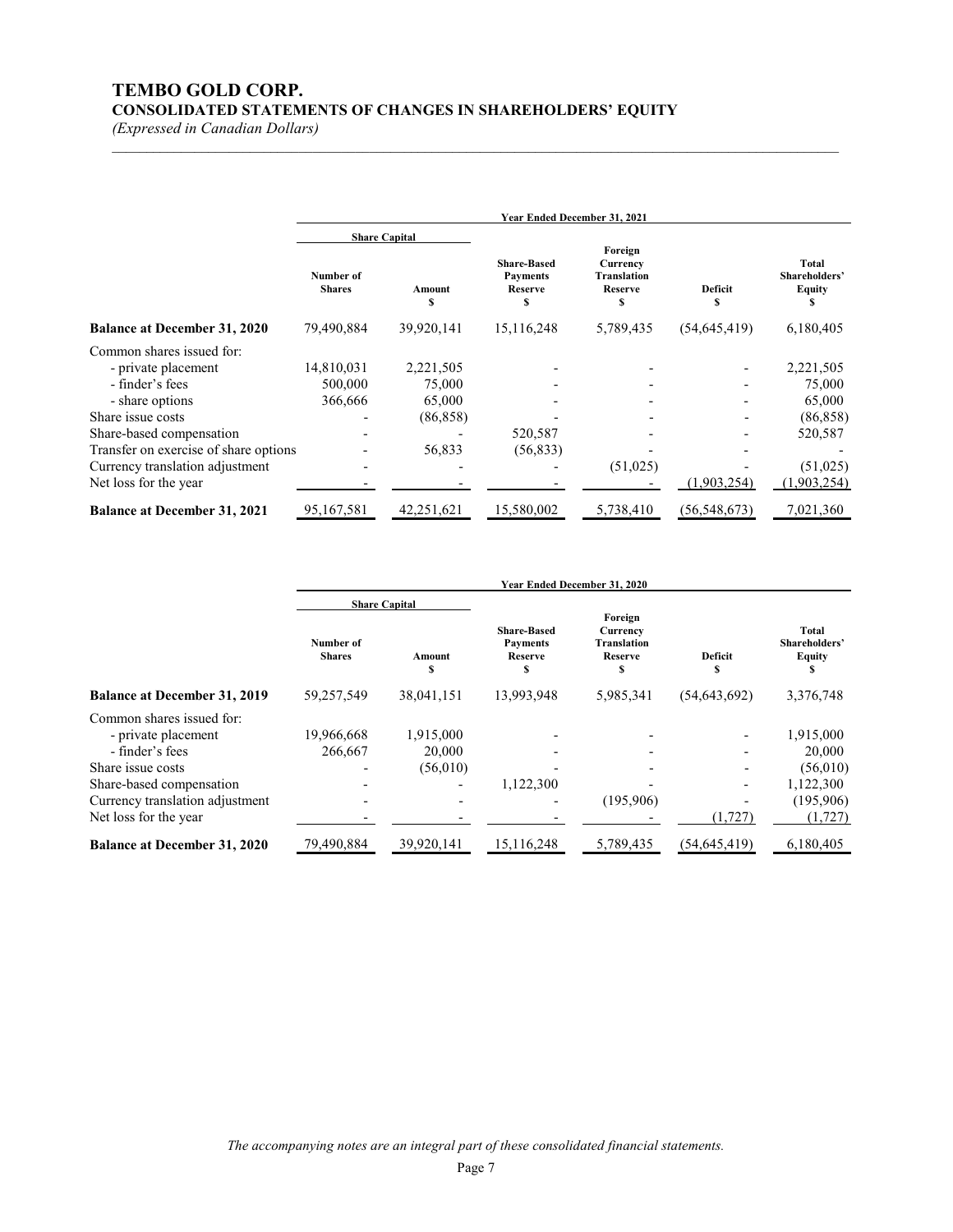# **TEMBO GOLD CORP.**

# **CONSOLIDATED STATEMENTS OF CASH FLOWS**

*(Expressed in Canadian Dollars)*

|                                                   | <b>Year Ended December 31</b> |             |
|---------------------------------------------------|-------------------------------|-------------|
|                                                   | 2021<br>\$                    | 2020<br>S   |
| <b>Operating activities</b>                       |                               |             |
| Net loss for the year                             | (1,903,254)                   | (1, 727)    |
| Adjustments for:                                  |                               |             |
| Depreciation                                      | 25,134                        | 26,888      |
| Share-based compensation                          | 520,587                       | 1,122,300   |
| Recovery of costs                                 |                               | (1,900,864) |
| Changes in non-cash working capital items:        |                               |             |
| GST receivable                                    | (15, 641)                     | (11,984)    |
| Prepaid expenses and deposits                     | 113,014                       | (126, 039)  |
| Accounts payable and accrued liabilities          | (232, 646)                    | (653,780)   |
| Net cash used in operating activities             | (1,492,806)                   | (1,545,206) |
| <b>Investing activity</b>                         |                               |             |
| Expenditures on exploration and evaluation assets | (142, 375)                    | (225, 171)  |
| Net cash used in investing activity               | (142, 375)                    | (225, 171)  |
| <b>Financing activities</b>                       |                               |             |
| Issuance of common shares                         | 2,255,505                     | 1,830,000   |
| Share issue costs                                 | (11, 858)                     | (16,010)    |
| Advances received                                 | 47,118                        | 72,362      |
| Repayment of advances                             | (49, 536)                     | (73, 128)   |
| Net cash provided by financing activities         | 2,241,229                     | 1,813,224   |
| Effect of exchange rate changes on cash           | (2,743)                       | 740         |
| Net change in cash                                | 603,305                       | 43,587      |
| Cash at beginning of year                         | 47,175                        | 3,588       |
| Cash at end of year                               | 650,480                       | 47,175      |

\_\_\_\_\_\_\_\_\_\_\_\_\_\_\_\_\_\_\_\_\_\_\_\_\_\_\_\_\_\_\_\_\_\_\_\_\_\_\_\_\_\_\_\_\_\_\_\_\_\_\_\_\_\_\_\_\_\_\_\_\_\_\_\_\_\_\_\_\_\_\_\_\_\_\_\_\_\_\_\_\_\_\_\_\_\_\_\_\_\_\_\_\_\_\_\_\_\_\_\_\_\_\_

**Supplemental cash flow information** - See Note 12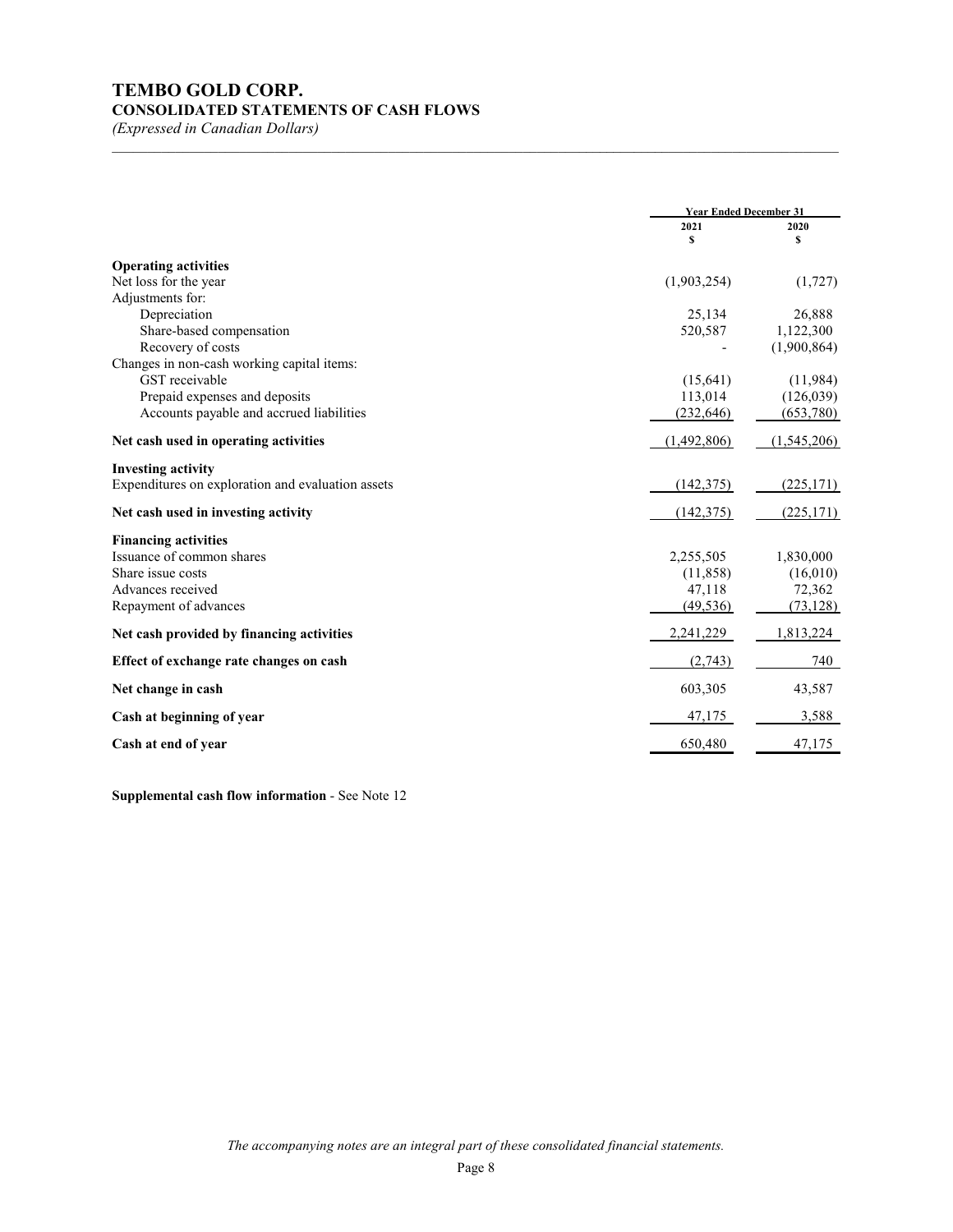#### **1. Nature of Operations and Going Concern**

Tembo Gold Corp. (the "Company") is a public company incorporated on March 3, 1937 pursuant to the laws of the Province of Ontario, Canada. The Company is a publicly listed company with its common shares listed on the TSX Venture Exchange ("TSXV") under the symbol "TEM".

**\_\_\_\_\_\_\_\_\_\_\_\_\_\_\_\_\_\_\_\_\_\_\_\_\_\_\_\_\_\_\_\_\_\_\_\_\_\_\_\_\_\_\_\_\_\_\_\_\_\_\_\_\_\_\_\_\_\_\_\_\_\_\_\_\_\_\_\_\_\_\_\_\_\_\_\_\_\_\_\_\_\_\_\_\_\_\_\_\_\_\_\_\_**

The Company is a junior mineral exploration company currently engaged in the acquisition and exploration of mineral properties located in Tanzania. On the basis of information to date, the Company has not yet determined whether these properties contain economically recoverable ore reserves. The underlying value of the exploration and evaluation assets is entirely dependent on the existence of economically recoverable reserves, the ability of the Company to obtain the necessary financing to complete development and upon future profitable production. Exploration and evaluation assets represent costs incurred to date, less amounts depreciated and/or written off, and do not necessarily represent present or future values.

The Company's material mineral properties are located in Tanzania and consequently the Company is subject to certain risks, including currency fluctuations and possible political or economic instability which may result in the impairment or loss of mining title or other mineral rights, and mineral exploration and mining activities may be affected in varying degrees by political stability and governmental regulations relating to the mining industry.

These consolidated financial statements have been prepared on a going concern basis. As at December 31, 2021 the Company had working capital of \$138,912 and an accumulated deficit of \$56,548,673. The Company has not yet produced any revenues from its mineral interests and further funds will be required to fund existing levels of overhead and planned exploration expenditures over the course ofthe next twelve months. The Companywill need to raise additional capital from the sale of common shares or other equity or debt instruments. If the Company is unable to raise the necessary capital and generate sufficient cash flows to meet obligations as they come due, the Company may have to reduce or curtail its operations or obtain financing at unfavourable terms. The material uncertainty may cast significant doubt about the Company's ability to continue as a going concern. Furthermore, failure to continue as a going concern would require the Company's assets and liabilities be restated on a liquidation basis which would differ significantly from the going concern basis. These consolidated financial statements do not include any adjustments to the amounts and classification of assets and liabilities that may be necessary should the Company be unable to continue as a going concern.

On April 22, 2022 the Company completed the disposition of its non-core prospecting licences for gross proceeds of US \$6,000,000 and conducted a private placement of its common shares for \$1,500,000, as described in Notes 6 and 14.

The recent spread of COVID-19 has severely impacted many local economies around the globe. In many countries, including Canada, businesses are being forced to cease or limit operations for long or indefinite periods of time. Global stock markets have also experienced great volatility and a significant weakening. Governments and central banks have responded with monetary and fiscal interventions to stabilize economic conditions.

The Company has been monitoring the COVID-19 outbreak and the potential impact at all of its operations and has put measures in place to ensure the wellness of all of its employees and surrounding communities where the Company works while continuing to operate. Fieldwork had been halted on the Tembo Project and all corporate personnel travel had been restricted to absolute minimum requirements and employees encouraged to work remotely. In October 2021 the Company determined to recommence field and exploration activities on the Tembo Project.

With respect to the Company's operations or work locations in Tanzania, the Company has implemented the typical control measures for dealing with the outbreak of COVID-19. These include self-screening for symptoms and travel history with possible COVID-19 exposure of any employees, visitors and contractors (site personnel) prior to any travel to or from a site and isolation, where necessary, from the general site population. These cautions and precautions rely on voluntary information and voluntary compliance ofthose working directly or indirectly for the Company. The Company expects that procedures will continue to evolve according to the World Health Organization and Center for Disease Control guidelines as more becomes known about the virus.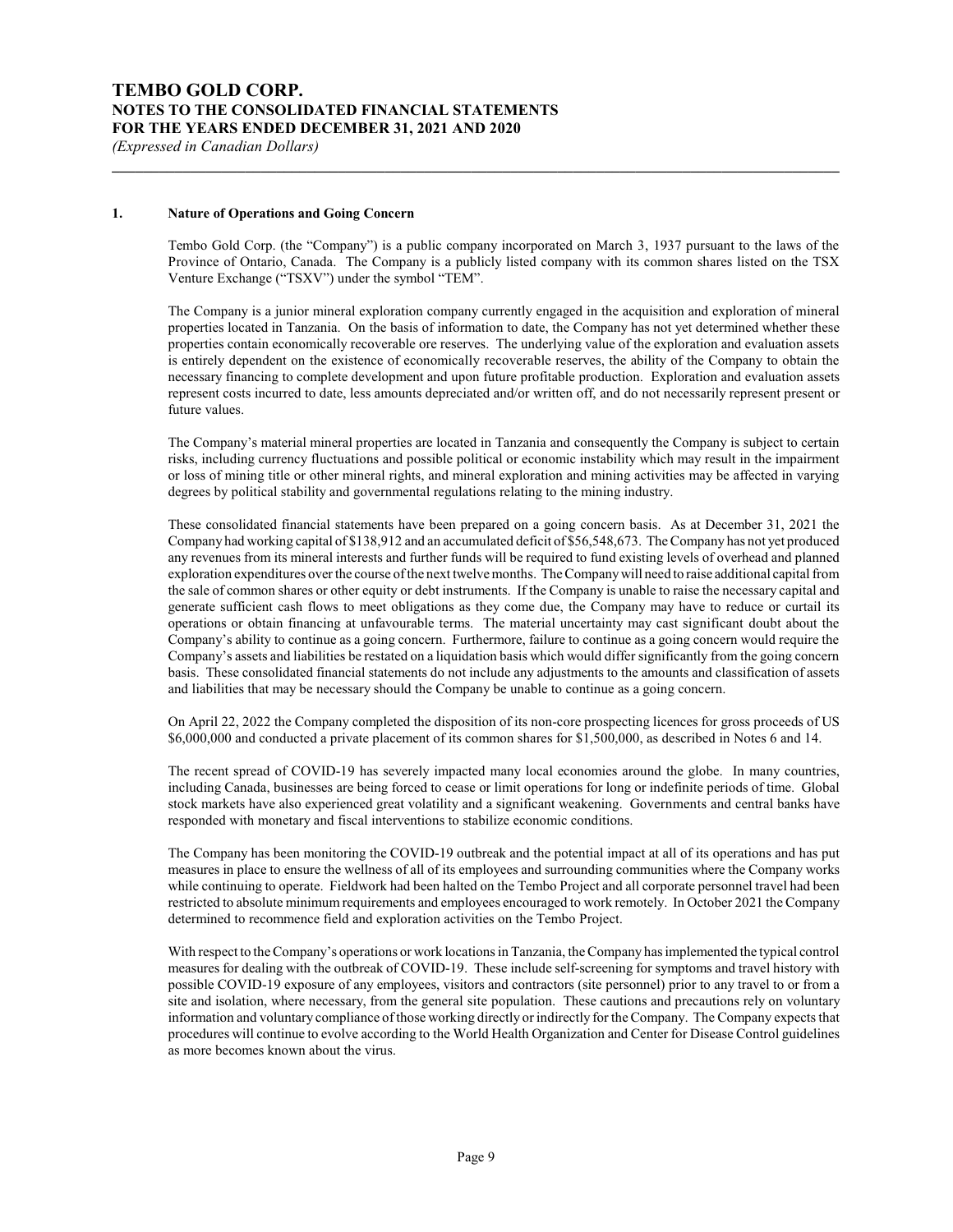#### **2. Basis of Preparation**

#### *Statement of Compliance*

These consolidated financial statements have been prepared in accordancewith International Financial Reporting Standards ("IFRS") as issued by the International Accounting Standards Board ("IASB") and interpretations of the IFRS Interpretations Committee ("IFRIC").

**\_\_\_\_\_\_\_\_\_\_\_\_\_\_\_\_\_\_\_\_\_\_\_\_\_\_\_\_\_\_\_\_\_\_\_\_\_\_\_\_\_\_\_\_\_\_\_\_\_\_\_\_\_\_\_\_\_\_\_\_\_\_\_\_\_\_\_\_\_\_\_\_\_\_\_\_\_\_\_\_\_\_\_\_\_\_\_\_\_\_\_\_\_**

#### *Basis of Measurement*

The Company's consolidated financial statements have been prepared on the historical cost basis except for the revaluation of certain financial assets and financial liabilities to fair value. The consolidated financial statements are presented in Canadian dollars unless otherwise stated.

#### *Details of the Group*

In addition to the Company, the consolidated financial statements include all subsidiaries. Subsidiaries are all corporations over which the Company is able, directly or indirectly, to control financial and operating policies, which is the authority usually connected with holding majority voting rights. Subsidiaries are fully consolidated from the date on which control is acquired by the Company. Inter-company transactions and balances are eliminated upon consolidation. They are deconsolidated from the date that control by the Company ceases.

As at December 31, 2021 the subsidiaries of the Company are:

| Company                                              | <b>Location of Incorporation</b> | <b>Ownership Interest</b> |
|------------------------------------------------------|----------------------------------|---------------------------|
| Tembo Gold (T) Ltd.                                  | Tanzania                         | 100%                      |
| Mineral Industry Promotion & Consulting Company Ltd. | Tanzania                         | 100%                      |

#### **3. Significant Accounting Policies**

#### *Critical Judgments and Sources of Estimation Uncertainty*

The preparation of these consolidated financial statements requires management to make certain estimates, judgments and assumptions that affect the reported amounts of assets and liabilities at the date ofthe consolidated financial statements and reported amounts of expenses during the reporting period. Actual outcomes could differ from these estimates. These financial statements include estimates which, by their nature, are uncertain. The impacts of such estimates are pervasive throughout the financial statements, and may require accounting adjustments based on future occurrences. Revisions to accounting estimates are recognized in the period in which the estimate is revised and future periods if the revision affects both current and future periods. These estimates are based on historical experience, current and future economic conditions and other factors, including expectations of future events that are believed to be reasonable under the circumstances.

#### *Critical Judgments*

The following are critical judgments that management has made in the process of applying accounting policies and that have the most significant effect on the amounts recognized in the financial statements:

(i) The determination of a subsidiary's functional currency often requires significant judgment when the primary economic environment in which they operate may not be clear. This can have a significant impact on the consolidated results of the Company based on the foreign currency translation methods used.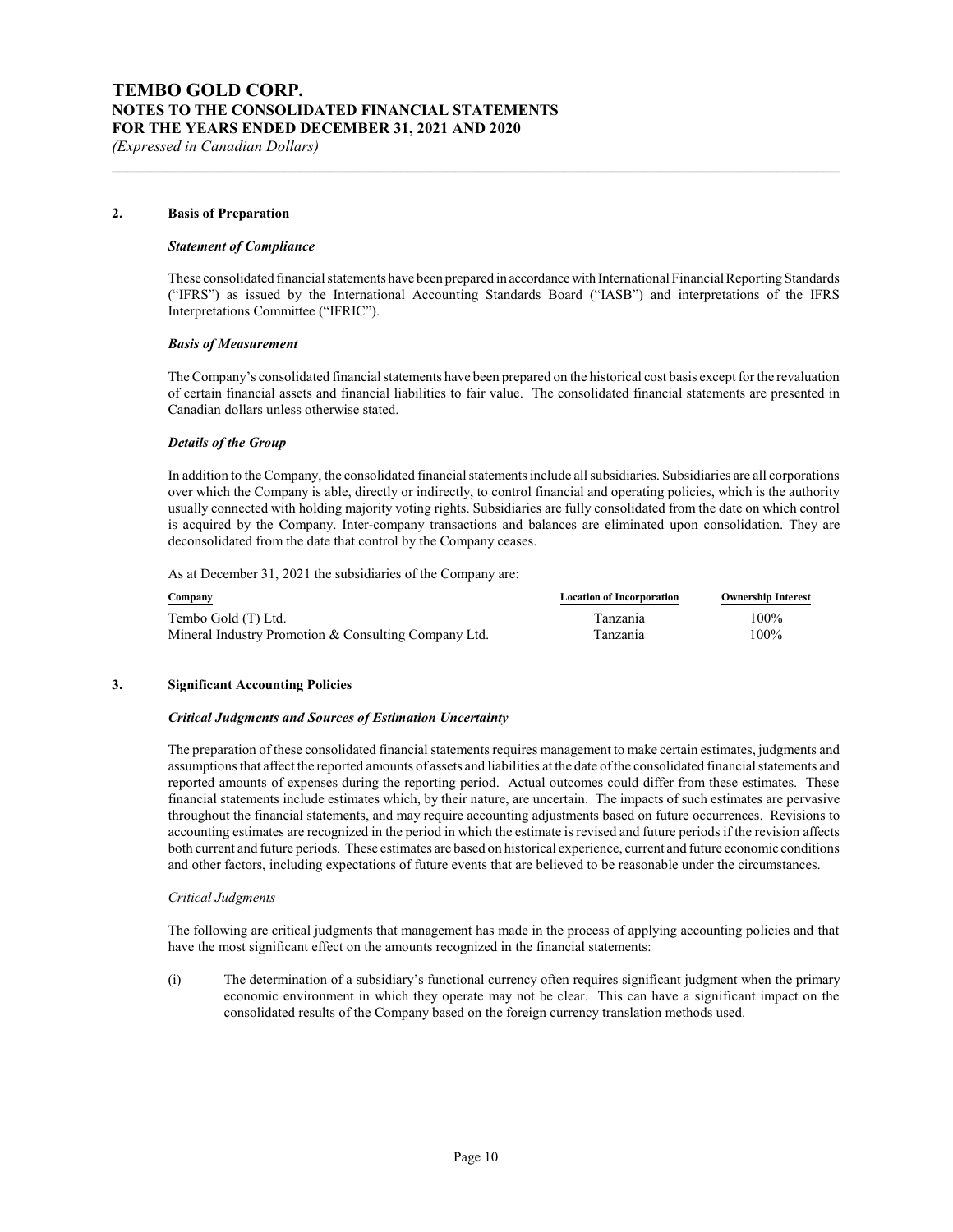#### **3. Significant Accounting Policies** (continued)

(ii) Management is required to assess impairment in respect of intangible exploration and evaluation assets. The triggering events are defined in IFRS 6. In making the assessment, management is required to make judgments on the status of each project and the future plans towards finding commercial reserves. The nature of exploration and evaluation activity is such that only a proportion of projects are ultimately successful and some assets are likely to become impaired in future periods.

**\_\_\_\_\_\_\_\_\_\_\_\_\_\_\_\_\_\_\_\_\_\_\_\_\_\_\_\_\_\_\_\_\_\_\_\_\_\_\_\_\_\_\_\_\_\_\_\_\_\_\_\_\_\_\_\_\_\_\_\_\_\_\_\_\_\_\_\_\_\_\_\_\_\_\_\_\_\_\_\_\_\_\_\_\_\_\_\_\_\_\_\_\_**

(iii) The assessment of the probability of future taxable income in which deferred tax assets can be utilized is based on the Company's estimate of future profits or losses adjusted for significant non-taxable income and expenses and specific limits to the use of any unused tax loss or credit. The tax rules in the jurisdictions in which the Company operates are also carefully taken into consideration. If a positive forecast of taxable income indicates the probable use of a deferred tax asset, especially when it can be utilized without a time limit, that deferred tax asset is usually recognized in full. The recognition of deferred tax assets that are subject to certain legal or economic limits or uncertainties is assessed individually by management based on the specific facts and circumstances. Details of these can be found in Note 10.

#### *Estimation Uncertainty*

The following are key assumptions concerning the future and other key sources of estimation uncertainty that have a significant risk of resulting in a material adjustment to the carrying amount of assets and liabilities within the next financial year:

- (i) Depreciation expense is allocated based on assumed useful life of property, plant and equipment. Should the useful life differ from the initial estimate, an adjustment would be made in the statement of operations.
- (ii) The calculation of share-based compensation requires estimates of volatility, interest rates, forfeiture rates and market prices surrounding the issuance of share options. These estimates impact share-based compensation expense and share-based compensation reserve.
- (iii) The assessment of any impairment of plant and equipment and exploration and evaluation assets is dependent upon estimates of the recoverable amounts that take into account factors such as reserves, economic and market conditions and the useful lives of assets. In fiscal 2021 and 2020 management concluded there were no impairment indicators and no impairment charge was required.

#### *Cash and Cash Equivalents*

Cash includes cash on hand and demand deposits. Cash equivalents include short-term, highly liquid investments that are readily convertible to known amounts of cash and which are subject to an insignificant risk of change in value. The Company is not exposed to significant credit or interest rate risk. As at December 31, 2021 and 2020 the Company did not have any cash equivalents.

#### *Accounts Payable and Accrued Liabilities*

Payables are obligations to pay for materials or services that have been acquired in the ordinary course of business from suppliers. Payables are classified as current liabilities if payment is due within one year or less (or in the normal operating cycle of the business if longer). If not, they are presented as non-current liabilities.

Payables are classified as amortized cost initially at fair value and subsequently measured at amortized cost using the effective interest method.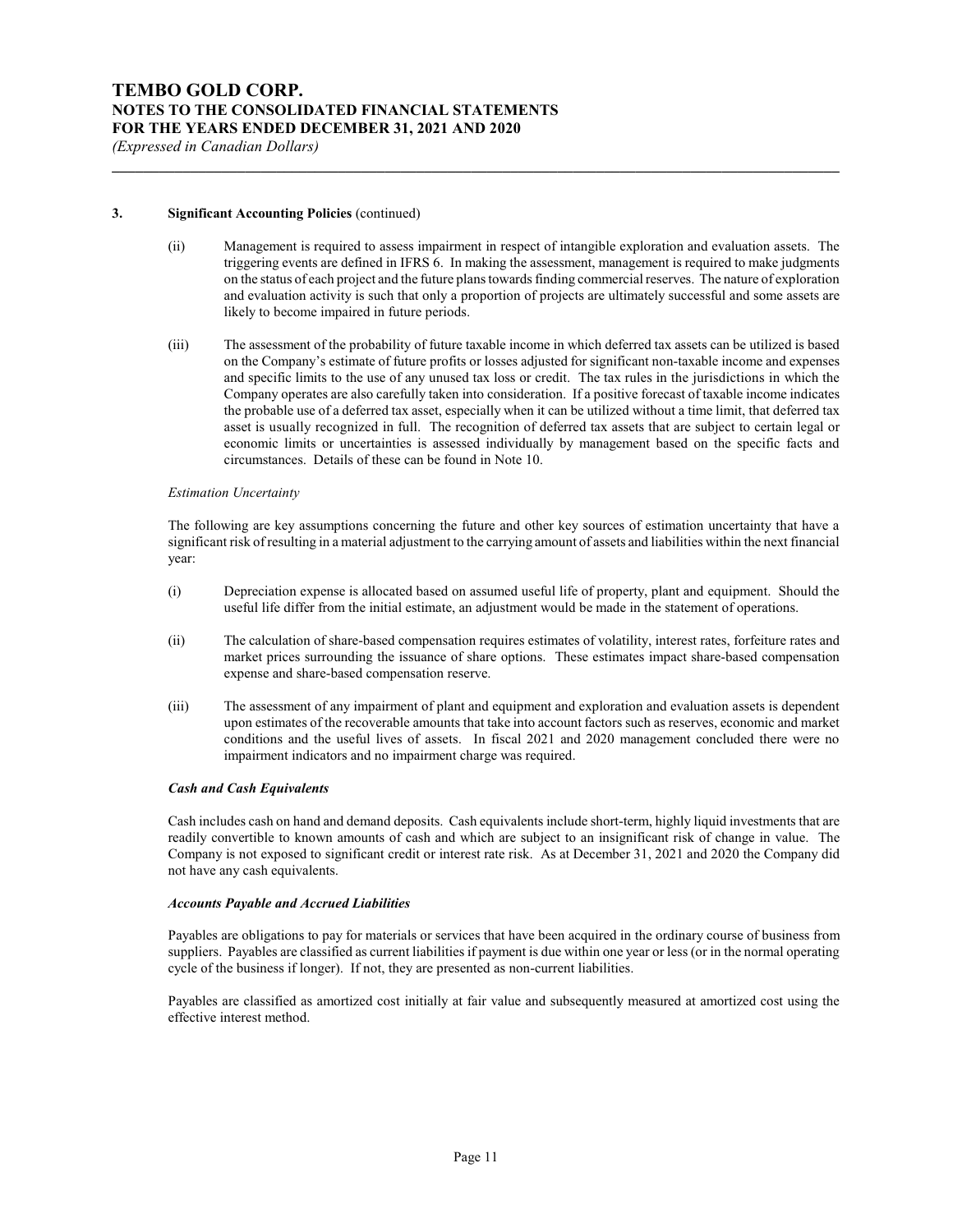#### **3. Significant Accounting Policies** (continued)

#### *Exploration and Evaluation Assets*

Pre-exploration costs incurred prior to acquiring the legal rights to explore are expensed in the period in which they are incurred. Subsequent to obtaining the legal right to explore, the Company follows the practice of capitalizing all costs relating to the acquisition of, exploration for and development of mineral properties and crediting all proceeds received against the cost of the related properties. Such costs include, but are not exclusive to, geological, geophysical studies, exploratory drilling and sampling. At such time as commercial production commences, these costs will be charged to operations on a unit-of-production method based on proven and probable reserves. The aggregate costs related to abandoned mineral properties are charged to operations at the time of any abandonment, or when it has been determined that there is evidence of a permanent impairment. An impairment charge relating to a mineral property is subsequently reversed when new exploration results or actual or potential proceeds on sale or farm out of the property result in a revised estimate of the recoverable amount, but only to the extent that this does not exceed the original carrying value of the property that would have resulted if no impairment had been recognized.

**\_\_\_\_\_\_\_\_\_\_\_\_\_\_\_\_\_\_\_\_\_\_\_\_\_\_\_\_\_\_\_\_\_\_\_\_\_\_\_\_\_\_\_\_\_\_\_\_\_\_\_\_\_\_\_\_\_\_\_\_\_\_\_\_\_\_\_\_\_\_\_\_\_\_\_\_\_\_\_\_\_\_\_\_\_\_\_\_\_\_\_\_\_**

The recoverability of amountsshown for exploration and evaluation assets is dependent upon the discoveryof economically recoverable reserves, the ability of the Company to obtain financing to complete development of the properties, and on future production or proceeds of disposition.

The Company recognizes in income costs recovered on mineral properties when amounts received or receivable are in excess of the carrying amount.

Once the technical feasibility and commercial viability of the extraction of mineral resources in an area of interest are demonstrable, exploration and evaluation assets attributable to that area of interest are first tested for impairment and then reclassified to mining property and development assets. At such time as commercial production commences, these costs will be charged to operations on a unit-of-production method based on proven and probable reserves.

All capitalized exploration and evaluation expenditures are monitored for indications of impairment. Where a potential impairment is indicated, assessments are performed for each area of interest. To the extent that exploration expenditures are not expected to be recovered, they are charged to the results of operations.

#### *Plant and Equipment*

Plant and equipment are carried at cost, less accumulated depreciation and accumulated impairment losses.

The cost of an item of plant and equipment consists of the purchase price, any costs directly attributable to bringing the asset to the location and condition necessary for its intended use and an initial estimate of the costs of dismantling and removing the item and restoring the site on which it is located.

Plant and equipment are depreciated annually on a straight-line basis over the estimated useful lives of the assets with annual rates from 5% to 25%.

An item of plant and equipment is derecognized upon disposal or when no future economic benefits are expected to arise from the continued use of the asset. Any gain or loss arising on disposal of the asset, determined as the difference between the net disposal proceeds and the carrying amount of the asset, is recognized in profit or loss in the consolidated statement of comprehensive income or loss.

Where an item of plant and equipment comprises major components with different useful lives, the components are accounted for as separate items of plant and equipment. Expenditures incurred to replace a component of an item of plant and equipment that is accounted for separately, including major inspection and overhaul expenditures are capitalized.

The Company compares the carrying value of plant and equipment to estimated net recoverable amounts, based on estimated future cash flows, to determine whether there is any indication of impairment whenever events or circumstances warrant.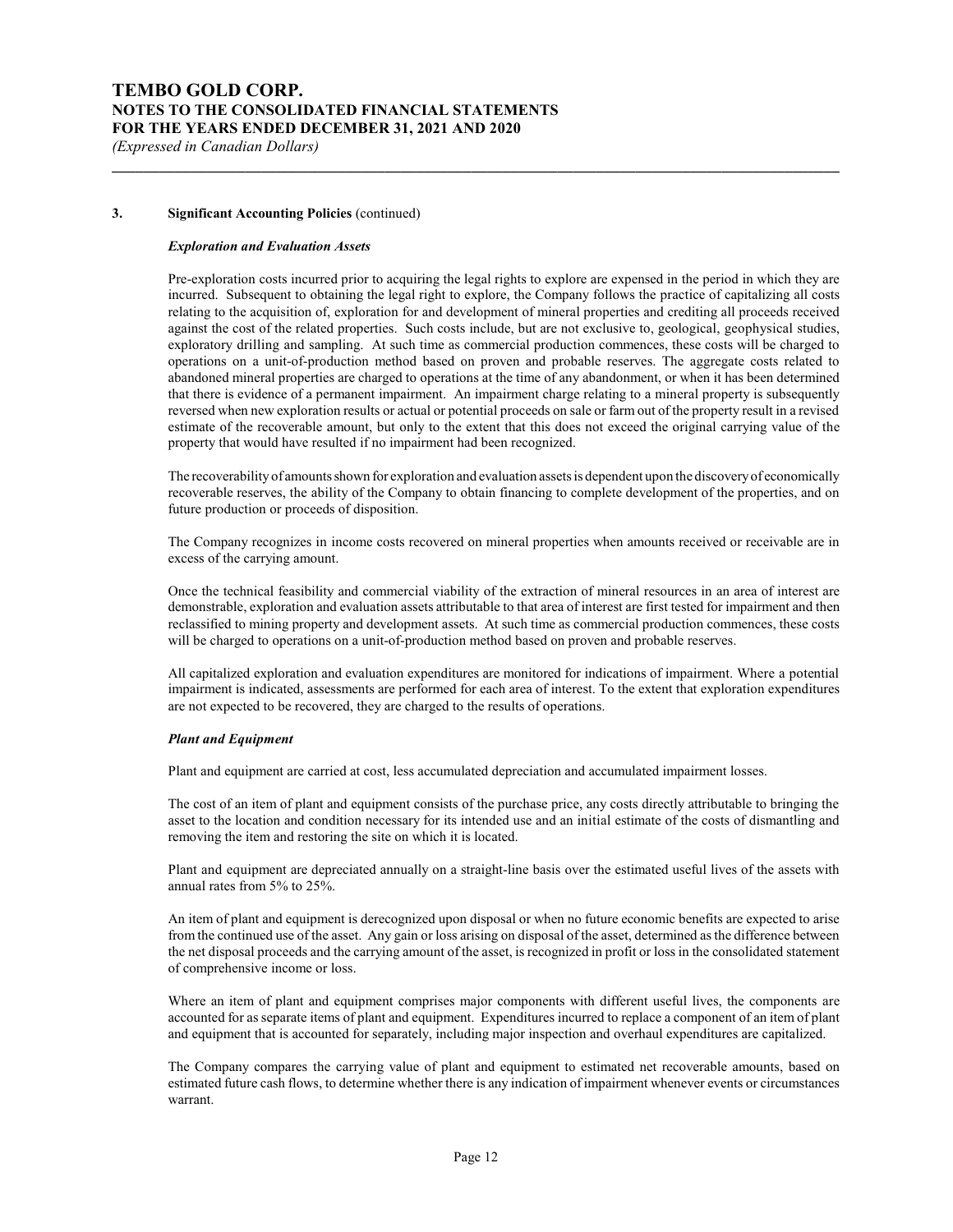#### **3. Significant Accounting Policies** (continued)

#### *Impairment of Non-financial Assets*

At each financial position reporting date, the carrying amounts of the Company's assets are reviewed to determine whether there is any indication that those assets are impaired. If any such indication exists, the recoverable amount of the asset is estimated in order to determine the extent of the impairment, if any. Where the asset does not generate cash flows that are independent fromother assets, theCompany estimates the recoverable amount ofthe cash-generating unit to which the asset belongs.

**\_\_\_\_\_\_\_\_\_\_\_\_\_\_\_\_\_\_\_\_\_\_\_\_\_\_\_\_\_\_\_\_\_\_\_\_\_\_\_\_\_\_\_\_\_\_\_\_\_\_\_\_\_\_\_\_\_\_\_\_\_\_\_\_\_\_\_\_\_\_\_\_\_\_\_\_\_\_\_\_\_\_\_\_\_\_\_\_\_\_\_\_\_**

An asset's recoverable amount is the higher of fair value less costs of disposal and value in use. Fair value is determined as the price that would be received to sell an asset in an orderly transaction between market participants. In assessing value in use, the estimated future cash flows are discounted to their present value using a pre-tax discount rate that reflects current market assessments of the time value of money and the risks specific to the asset. If the recoverable amount of an asset or cash-generating unit is estimated to be less than its carrying amount, the carrying amount of the asset is reduced to its recoverable amount and the impairment loss is recognized in the profit or loss for the period.

Where an impairment loss subsequently reverses, the carrying amount of the asset (or cash-generating unit) is increased to the revised estimate ofits recoverable amount, so that the increased carrying amount does not exceed the carrying amount that would have been determined had no impairment loss been recognized for the asset (or cash-generating unit) in prior years. A reversal of an impairment loss is recognized immediately in profit or loss.

#### *Decommissioning Provision*

An obligation to incur restoration, rehabilitation and environmental costs arises when environmental disturbance is caused by the exploration, development or ongoing production of a mineral interest by or on behalf of the Company. Costs for restoration ofsite damage which is created on an ongoing basis during exploration and evaluation are provided for at their net present values and charged against profits in the period such exploration and evaluation occurs. Discount rates using a risk-free rate that reflects the time value of money are used to calculate the net present value. The related liability is adjusted for each period for the unwinding of the discount rate and for changes to the current market-based discount rate, amount or timing of the underlying cash flows needed to settle the obligation. As at December 31, 2021 and 2020 the Company does not have any decommissioning obligations.

#### *Financial Instruments*

The Company classifies its financial assets and financial liabilities in the following measurement categories: (i) those to be measured subsequently at fair value through profit or loss ("FVTPL"); (ii) those to be measured subsequently at fair value through other comprehensive income ("FVOCI"); and (iii) those to be measured at amortized cost. The classification of financial assets depends on the business model for managing the financial assets and the contractual terms of the cash flows. Financial liabilities are classified as those to be measured at amortized cost unless they are designated as those to be measured subsequently at FVTPL (irrevocable election at the time of recognition). For assets and liabilities measured at fair value, gains and losses are either recorded in profit or loss or other comprehensive income.

All financial instruments are required to be measured at fair value on initial recognition, plus, in the case of a financial asset or financial liability not at FVTPL, transaction costs that are directly attributable to the acquisition or issuance of the financial asset or financial liability. Transaction costs of financial assets and financial liabilities carried at FVTPL are expensed in profit or loss. Financial assets and financial liabilities with embedded derivatives are considered in their entirety when determining whether their cash flows are solely payment of principal and interest.

Financial assets that are held within a business model whose objective is to collect the contractual cash flows, and that have contractual cash flows that are solely payments of principal and interest on the principal outstanding are generallymeasured at amortized cost at the end of the subsequent accounting periods. All other financial assets including equity investments are measured at their fair values at the end of subsequent accounting periods, with any changes taken through profit and loss or other comprehensive income (irrevocable election at the time of recognition). For financial liabilities measured subsequently at FVTPL, changes in fair value due to credit risk are recorded in other comprehensive income.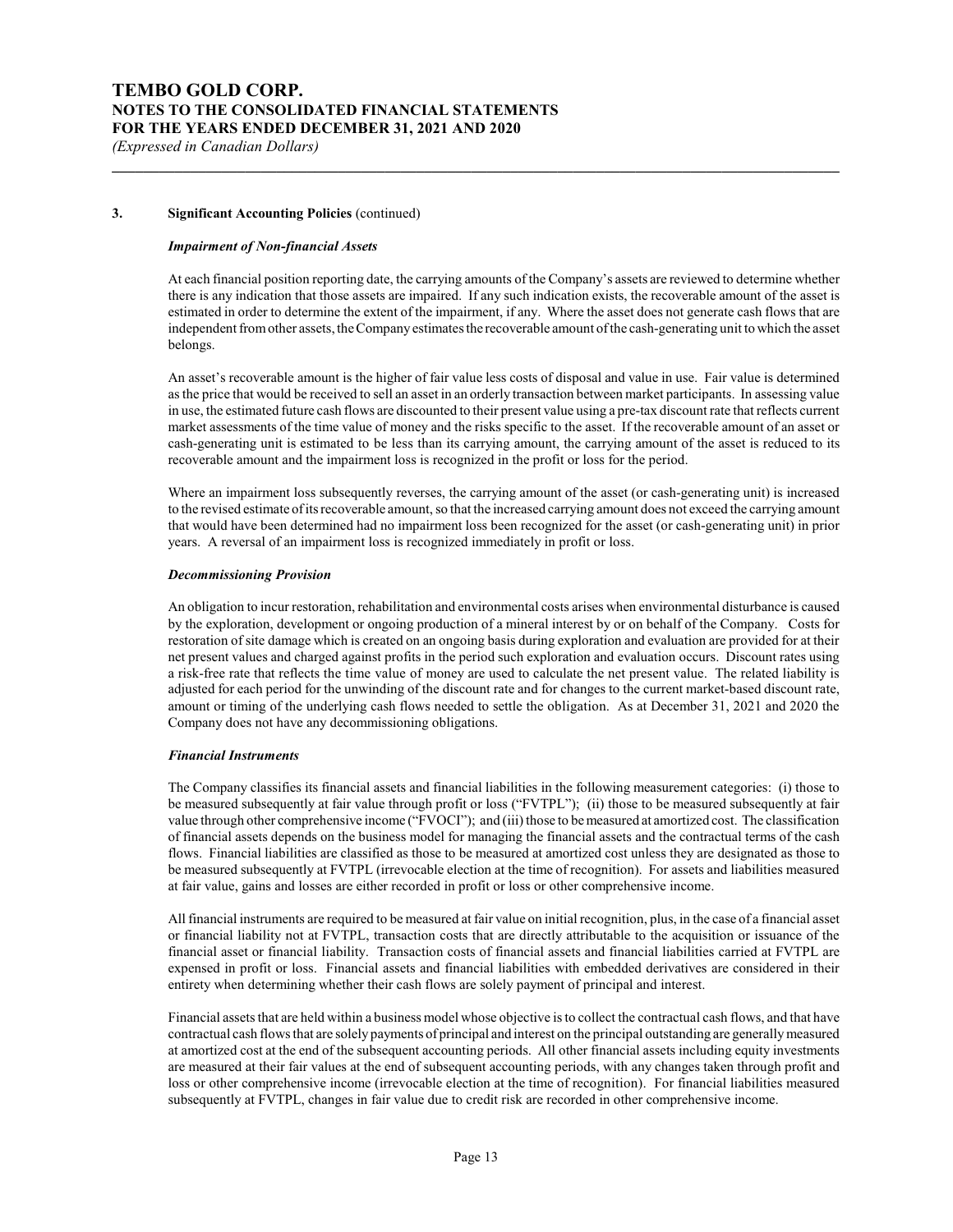#### **3. Significant Accounting Policies** (continued)

Under the expected credit loss ("ECL") model, the measurement options are lifetime expected credit losses and 12 month expected credit losses. The Company adopted the practical expedient to determine ECL on trade and other receivables using a provision matrix based on historical credit loss experiences adjusted for forward-looking factors specific to the debtors and to the economic environment to estimate lifetime ECL.

**\_\_\_\_\_\_\_\_\_\_\_\_\_\_\_\_\_\_\_\_\_\_\_\_\_\_\_\_\_\_\_\_\_\_\_\_\_\_\_\_\_\_\_\_\_\_\_\_\_\_\_\_\_\_\_\_\_\_\_\_\_\_\_\_\_\_\_\_\_\_\_\_\_\_\_\_\_\_\_\_\_\_\_\_\_\_\_\_\_\_\_\_\_**

#### *Share Capital*

Common shares issued by the Company are classified as equity. Costs directly attributable to the issue of common shares, share purchase warrants and share options are recognized as a deduction from equity, net of any related income tax effects.

#### *Share-Based Payment Transactions*

The share option plan allows Company employees and consultants to acquire shares of the Company. The fair value of share options granted is recognized as a share-based compensation expense with a corresponding increase in the equity settled share-based payments reserve in equity. An individual is classified as an employee when the individual is an employee for legal or tax purposes (direct employee) or provides services similar to those performed by a direct employee.

For employees the fair value is measured at grant date and each tranche is recognized separately on a straight line basis over the period during which the share options vest. The fair value of the share options granted is measured using the Black-Scholes option pricing model taking into account the terms and conditions upon which the share options were granted. At the end of each reporting period, the amount recognized as an expense is adjusted to reflect the actual number of share options that are expected to vest.

Equity-settled share-based payment transactions with non-employees are measured at the fair value ofthe goods or services received. However, if the fair value cannot be estimated reliably, the share-based payment transaction is measured at the fair value of the equity instruments granted at the date the Company receives the goods or the services.

#### *Current and Deferred Income Taxes*

Income tax expense comprises current and deferred tax. Income tax is recognized in the statement of comprehensive loss, except to the extent that it relates to items recognized in other comprehensive loss or directly in equity. In this case the income tax is also recognized in other comprehensive loss or directly in equity, respectively.

#### *Current Income Tax*

The current income tax charge is calculated on the basis of the tax laws enacted or substantively enacted at the statement of financial position date in the countries where the Company's subsidiaries and associates operate and generate taxable income. Management periodically evaluates positions taken in tax returns with respect to situations in which applicable tax regulation is subject to interpretation. It establishes provisions where appropriate on the basis of amounts expected to be paid to the tax authorities.

#### *Deferred Income Tax*

Deferred income tax is recognized, using the liability method, on temporary differences arising between the tax bases of assets and liabilities and their carrying amounts in the consolidated financial statements. However, the deferred income tax is not accounted for if it arises from initial recognition of an asset or liability in a transaction other than a business combination that at the time of the transaction affects neither accounting nor taxable profit or loss. Deferred income tax is determined using tax rates (and laws) that have been enacted or substantially enacted by the statement of financial position date and are expected to apply when the related deferred income tax asset is realized or the deferred income tax liability is settled.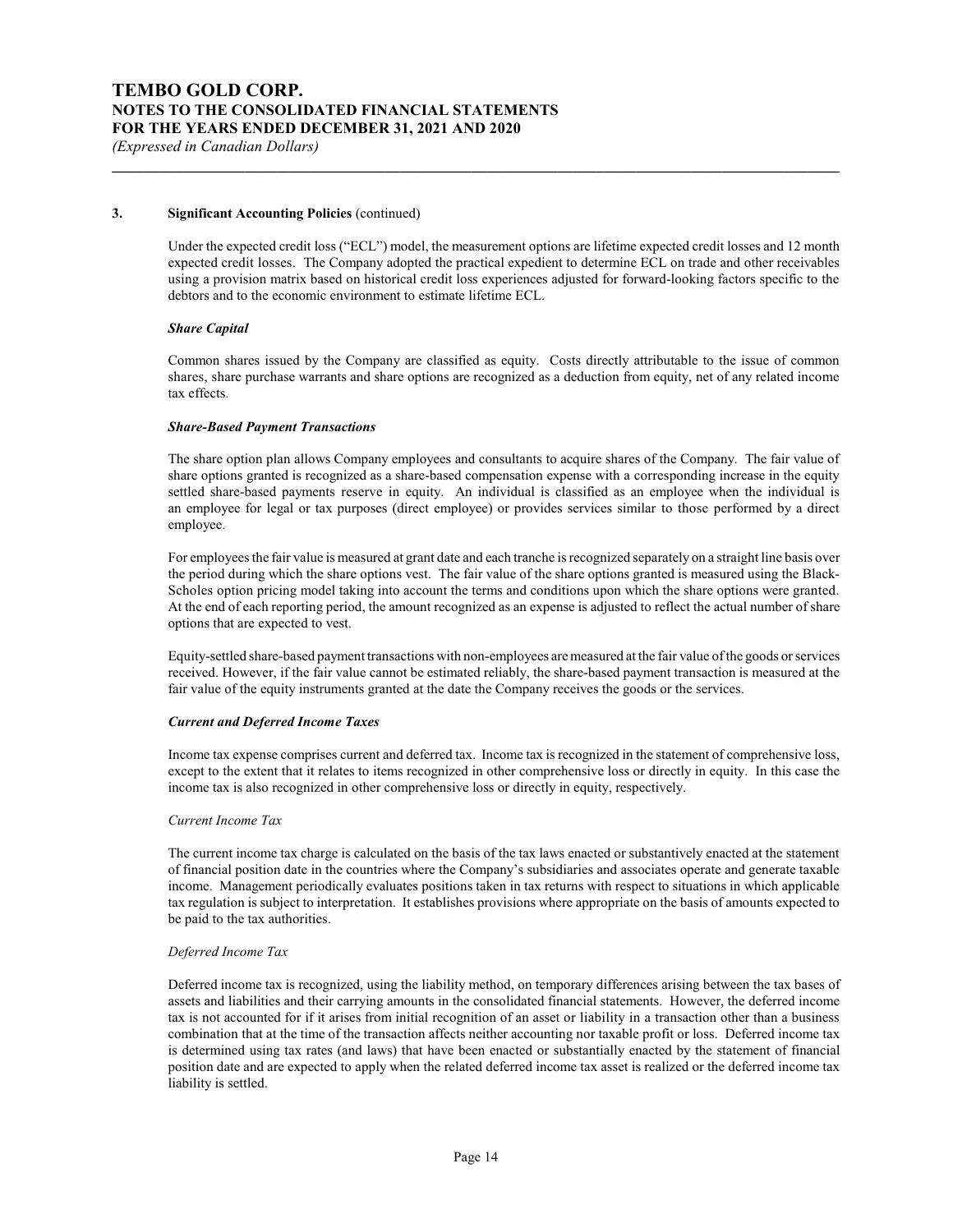#### **3. Significant Accounting Policies** (continued)

Deferred income tax assets are recognized only to the extent that it is probable that future taxable profit will be available against which the temporary differences can be utilized.

**\_\_\_\_\_\_\_\_\_\_\_\_\_\_\_\_\_\_\_\_\_\_\_\_\_\_\_\_\_\_\_\_\_\_\_\_\_\_\_\_\_\_\_\_\_\_\_\_\_\_\_\_\_\_\_\_\_\_\_\_\_\_\_\_\_\_\_\_\_\_\_\_\_\_\_\_\_\_\_\_\_\_\_\_\_\_\_\_\_\_\_\_\_**

Deferred income tax is provided on temporary differences arising on investments in subsidiaries, except where the timing of the reversal of the temporary difference is controlled by the Company and it is probable that the temporary difference will not reverse in the foreseeable future. Deferred income tax assets and liabilities are offset when there is a legally enforceable right to offset current tax assets against current tax liabilities and when the deferred income tax assets and liabilities relate to income taxes levied by the same taxation authority on either the taxable entity or different taxable entities where there is an intention to settle the balances on a net basis.

#### *Loss Per Share*

Basic loss per share is computed by dividing income available to common shareholders by the weighted average number of common shares outstanding during the period. The computation of diluted loss per share assumes the conversion, exercise or contingent issuance of securities only when such conversion, exercise or issuance would have a dilutive effect on loss per share. The dilutive effect of convertible securities is reflected in diluted earnings per share by application of the "if converted" method. The dilutive effect of outstanding options and warrants and their equivalents is reflected in diluted earnings per share by application of the treasury stock method.

#### *Foreign Currency Translation*

#### *Functional and Presentation Currency*

The consolidated financial statements are presented in Canadian dollars, which is also the functional currency ofthe parent Company. The functional currency of the Company's Tanzanian subsidiaries is US dollars.

Foreign currency transactions are translated into the functional currency of the respective entity, using the exchange rates prevailing at the dates of the transactions (spot exchange rate). Foreign exchange gains and losses resulting from the settlement of such transactions and from the remeasurement of monetary items at year-end exchange rates are recognized in profit or loss.

Non-monetary items measured at historical cost are translated using the exchange rates at the date of the transaction (not retranslated). Non-monetary items measured at fair value are translated using the exchange rates at the date when fair value was determined.

In the Company's financial statements, all assets, liabilities and transactions of the Company's entities with a functional currency other than the Canadian dollars are translated into Canadian dollars upon consolidation. The functional currency of the entities in the Company have remained unchanged during the reporting period.

On consolidation, assets and liabilities have been translated into Canadian dollars at the closing rate at the reporting date. Income and expenses have been translated into Canadian dollars at the average rate over the reporting period. Exchange differences are charged/credited to other comprehensive income and recognized in the currency translation reserve in equity. On disposal of a foreign operation the cumulative translation differences recognized in equity are reclassified to profit or loss and recognized as part of the gain or loss on disposal.

#### *Accounting Standards and Interpretations Issued but Not Yet Effective*

*Classification of Liabilities as Current or Non-Current* (Amendments to IAS 1)

The IASB has published *Classification of Liabilities as Current or Non-Current* (Amendments to IAS 1) which clarifies the guidance on whether a liability should be classified as either current or non-current. The amendments:

(i) clarify that the classification of liabilities as current or non-current should only be based on rights that are in place "at the end of the reporting period";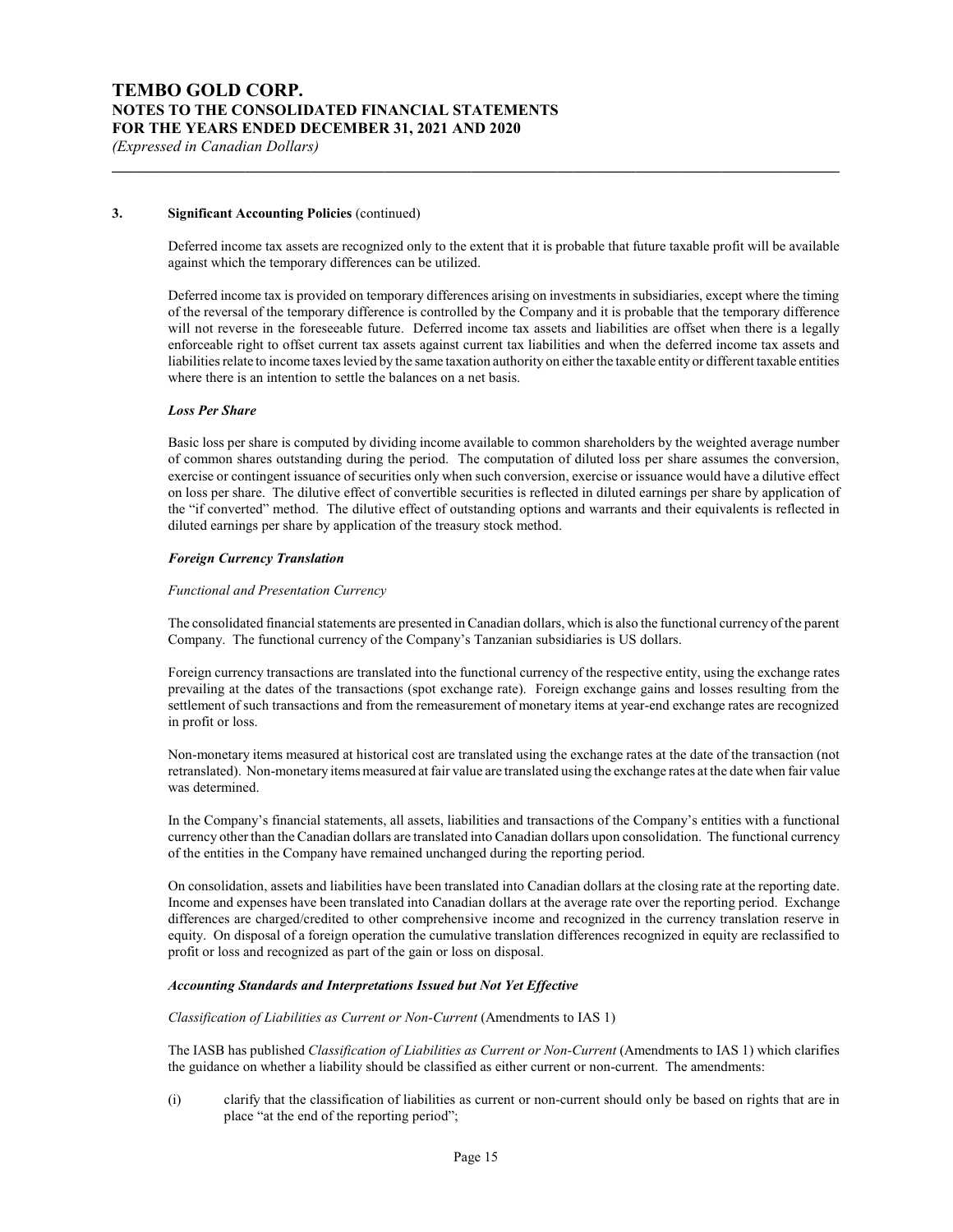#### **3. Significant Accounting Policies** (continued)

(ii) clarify that classification is unaffected by expectations about whether an entity will exercise its right to defer settlement of a liability; and

**\_\_\_\_\_\_\_\_\_\_\_\_\_\_\_\_\_\_\_\_\_\_\_\_\_\_\_\_\_\_\_\_\_\_\_\_\_\_\_\_\_\_\_\_\_\_\_\_\_\_\_\_\_\_\_\_\_\_\_\_\_\_\_\_\_\_\_\_\_\_\_\_\_\_\_\_\_\_\_\_\_\_\_\_\_\_\_\_\_\_\_\_\_**

(iii) make clear that settlement includes transfers to the counterparty of cash, equity instruments, other assets or services that result in extinguishment of the liability.

This amendment is effective for annual periods beginning on or after January 1, 2022. Earlier application is permitted. The extent of the impact of adoption of this amendment has not yet been determined. There is currently a proposal outstanding that would defer the effective date until January 1, 2023.

*Provisions, Contingent Liabilities and Contingent Assets* (Amendment to IAS 37)

The IASB has published *Onerous Contracts - Cost of Fulfilling a Contract* (Amendments to IAS 37) which clarifies the guidance regarding costs a company should include as the cost of fulfilling a contract when assessing whether a contract is onerous. The amendments:

- (i) specify that the "cost of fulfilling" a contract comprises the "costs that relate directly to the contract"; and
- (ii) clarify that costs that relate directly to a contract can either be incremental costs of fulfilling that contract or an allocation of other costs that relate directly to fulfilling contracts.

This amendment is effective for annual periods beginning on or after January 1, 2022. The Company is assessing the impact the amendments will have on current practice.

#### **4. Forgiveness**

During fiscal 2020 the Company reviewed its accounts payable and accrued liabilities and negotiated settlement of certain of the amounts arising from past compensation and salaries accrued to management of the Company. The Company reached agreements with its President and an employee of the Company for the forgiveness of \$1,090,700 and \$710,512, respectively, for a total \$1,801,212, which has been recognized as a recovery of costs in the consolidated statements of comprehensive loss.

## **5. Plant and Equipment**

| Cost:                        | <b>Exploration</b><br>Equipment<br>and Camp<br>Facility<br>S | Total<br>S |           |
|------------------------------|--------------------------------------------------------------|------------|-----------|
| Balance at December 31, 2019 | 471,682                                                      | 30,007     | 501,689   |
| Foreign exchange movement    | (11, 811)                                                    | (751)      | (12, 562) |
| Balance at December 31, 2020 | 459.871                                                      | 29.256     | 489,127   |
| Foreign exchange movement    | (1,951)                                                      | (124)      | (2,075)   |
| Balance at December 31, 2021 | 457,920                                                      | 29,132     | 487,052   |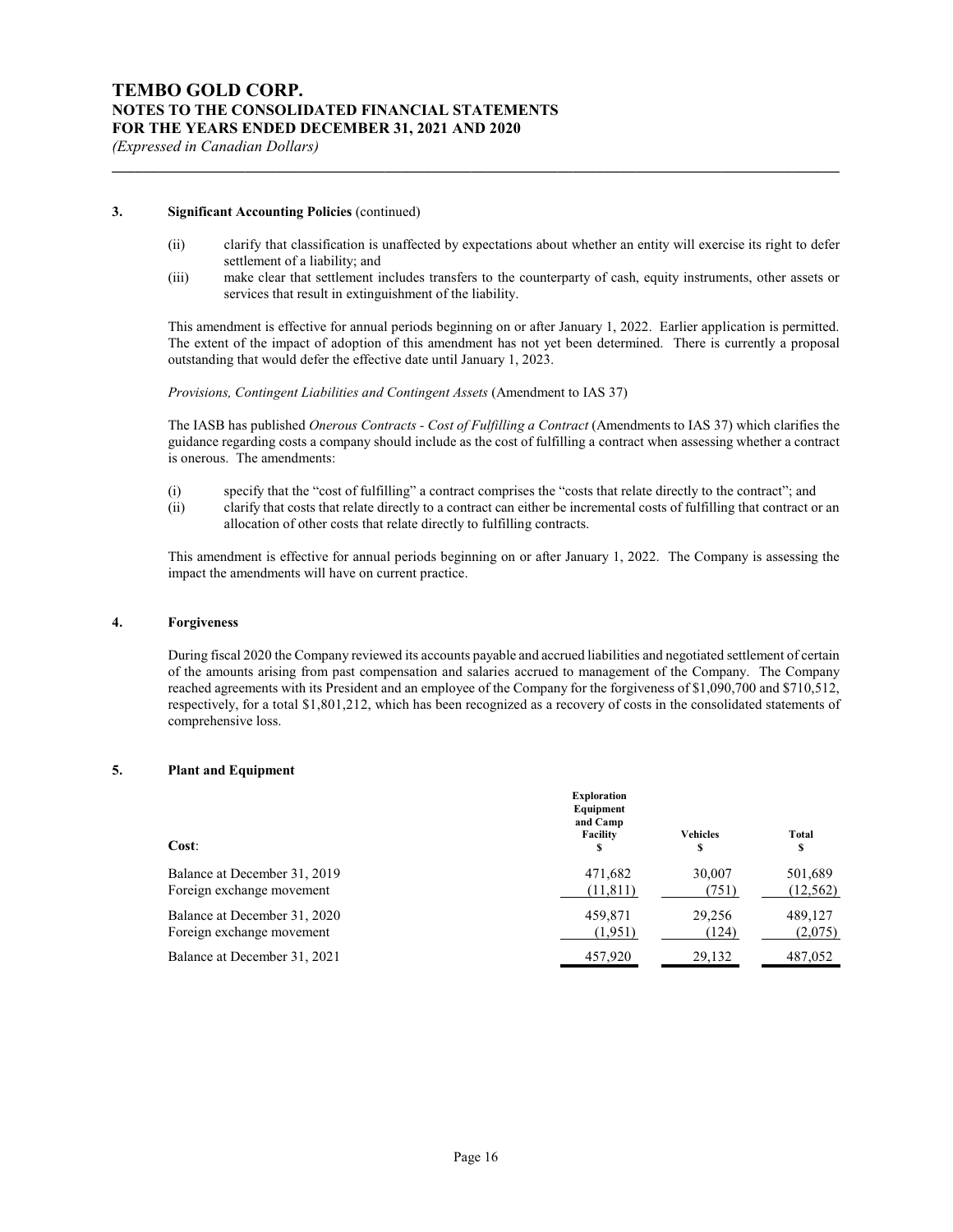# **TEMBO GOLD CORP. NOTES TO THE CONSOLIDATED FINANCIAL STATEMENTS FOR THE YEARS ENDED DECEMBER 31, 2021 AND 2020**

*(Expressed in Canadian Dollars)*

# **5. Plant and Equipment** (continued)

|    | <b>Accumulated Depreciation:</b>                                          | <b>Exploration</b><br>Equipment<br>and Camp<br><b>Facility</b><br>S | <b>Vehicles</b><br>\$       | <b>Total</b><br>\$               |
|----|---------------------------------------------------------------------------|---------------------------------------------------------------------|-----------------------------|----------------------------------|
|    | Balance at December 31, 2019<br>Depreciation<br>Foreign exchange movement | (267, 667)<br>(20, 357)<br>7,734                                    | (17,289)<br>(6, 531)<br>764 | (284, 956)<br>(26,888)<br>8,498  |
|    | Balance at December 31, 2020<br>Depreciation<br>Foreign exchange movement | (280, 290)<br>(19,028)<br>974                                       | (23,056)<br>(6,106)<br>30   | (303, 346)<br>(25, 134)<br>1,004 |
|    | Balance at December 31, 2021                                              | (298, 344)                                                          | (29, 132)                   | (327, 476)                       |
|    | <b>Carrying Value:</b>                                                    |                                                                     |                             |                                  |
|    | Balance at December 31, 2020                                              | 179,581                                                             | 6,200                       | 185,781                          |
|    | Balance at December 31, 2021                                              | 159,576                                                             |                             | 159,576                          |
| 6. | <b>Exploration and Evaluation Assets</b>                                  |                                                                     |                             | <b>Total</b><br>S                |
|    | <b>Balance at December 31, 2019</b>                                       |                                                                     |                             | 6,060,739                        |
|    | <b>Exploration costs</b><br>Geological<br><b>Technical services</b>       |                                                                     |                             | 165,776<br>56,026                |
|    | <b>Acquisition costs</b><br>Property / concession payments                |                                                                     |                             | 221,802<br>217,710               |
|    | Foreign exchange movement                                                 |                                                                     |                             | (138, 379)                       |
|    | <b>Balance at December 31, 2020</b>                                       |                                                                     |                             | 6,361,872                        |
|    | <b>Exploration costs</b><br>Geological<br><b>Technical services</b>       |                                                                     |                             | 134,609<br>202,737               |
|    |                                                                           |                                                                     |                             | 337,346                          |
|    | <b>Acquisition costs</b><br>Property / concession payments                |                                                                     |                             | 74,643                           |
|    | Foreign exchange movement                                                 |                                                                     |                             | (50, 989)                        |
|    | <b>Balance at December 31, 2021</b>                                       |                                                                     |                             | 6,722,872                        |

**\_\_\_\_\_\_\_\_\_\_\_\_\_\_\_\_\_\_\_\_\_\_\_\_\_\_\_\_\_\_\_\_\_\_\_\_\_\_\_\_\_\_\_\_\_\_\_\_\_\_\_\_\_\_\_\_\_\_\_\_\_\_\_\_\_\_\_\_\_\_\_\_\_\_\_\_\_\_\_\_\_\_\_\_\_\_\_\_\_\_\_\_\_**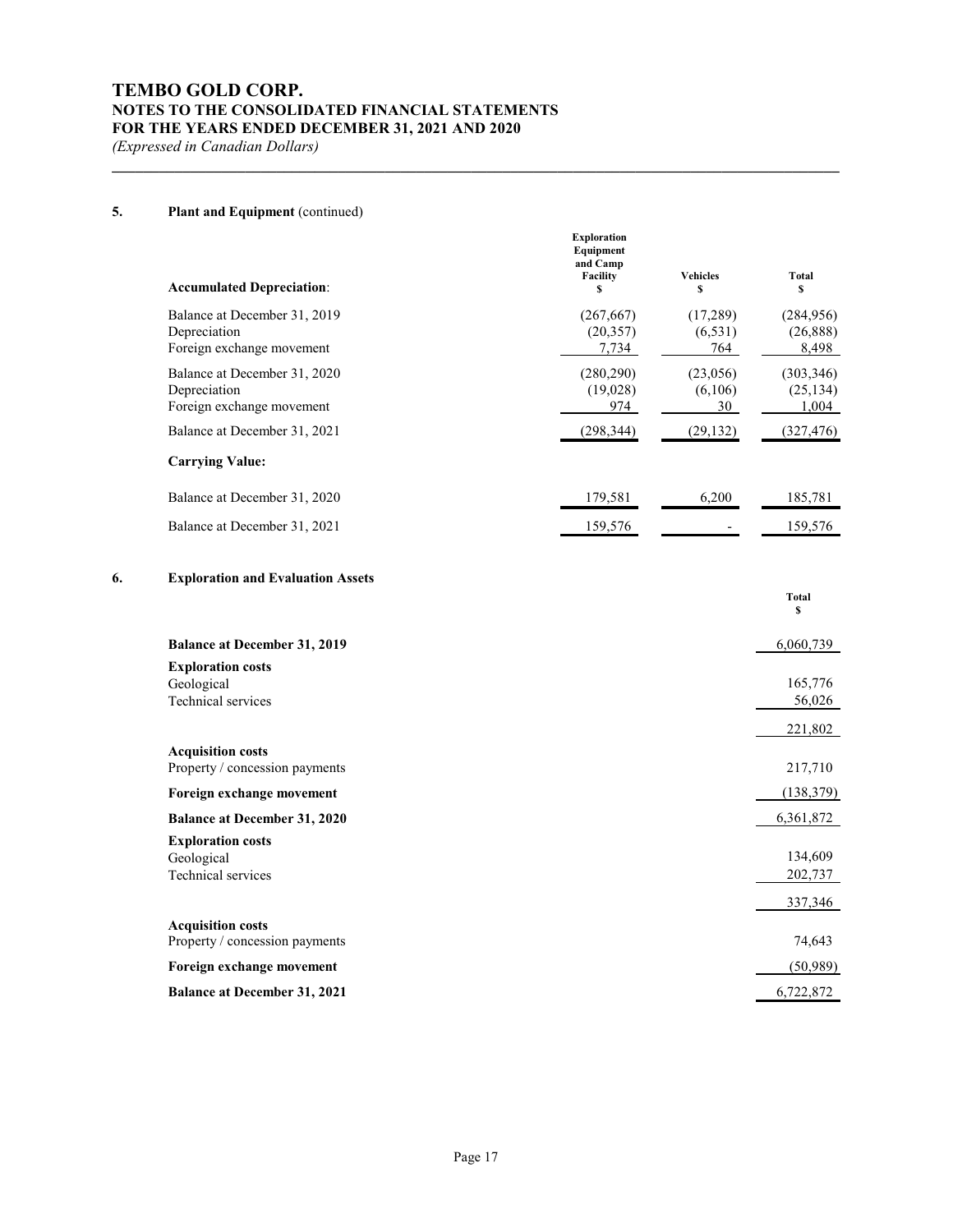#### **6. Exploration and Evaluation Assets** (continued)

#### *Tembo Project*

The Tembo Project consists of seven prospecting licences located in northwest Tanzania.

On December 7, 2021 the Company and Barrick Gold Corporation ("Barrick") entered into an asset purchase agreement whereby the Company has agreed to sell to Barrick six of its non-core prospecting licences (the "Non-core Licences") in the Tembo Gold Project for an agreed amount of US \$6,000,000 (the "Sale Transaction"). Concurrent with the Sale Transaction, Barrick also agreed to subscribe for the issuance of 5,518,764 common shares of the Company (the "Barrick Private Placement") for cash proceeds of \$1,500,000.

**\_\_\_\_\_\_\_\_\_\_\_\_\_\_\_\_\_\_\_\_\_\_\_\_\_\_\_\_\_\_\_\_\_\_\_\_\_\_\_\_\_\_\_\_\_\_\_\_\_\_\_\_\_\_\_\_\_\_\_\_\_\_\_\_\_\_\_\_\_\_\_\_\_\_\_\_\_\_\_\_\_\_\_\_\_\_\_\_\_\_\_\_\_**

Barrick has also agreed to conduct minimum exploration expenditures totalling US \$9,000,000 (the "Expenditure Commitment") on the Non-core Licences, as follows:

| Date                      | US \$     |
|---------------------------|-----------|
| First year after closing  | 1,000,000 |
| Second year after closing | 2,000,000 |
| Third year after closing  | 3,000,000 |
| Fourth year after closing | 3,000,000 |
|                           | 9,000,000 |

Any underfunded exploration work commitment may be made up in the following years. In the event that the Expenditure Commitment is not funded by the end of the fourth year after closing, then Barrick must pay the Company the deficiency.

Barrick has also agreed to pay the Company contingent payments, calculated based on the inferred, indicated and measured gold mineral resources ("Mineral Resources") identified on the Non-core Licences, as follows:

- (i) US \$20 per ounce for the initial 1,000,000 ounces of Mineral Resources;
- (ii) US \$10 per ounce for the second 1,000,000 ounces of Mineral Resources; and
- (iii) US \$5 per ounce for the remaining ounces of Mineral Resources,

for a total maximum aggregate of US \$45,000,000.

See also Note 14.

#### **7. Advances Payable**

|                           | S          |
|---------------------------|------------|
| Balance December 31, 2019 | 144,000    |
| Advances received         | 71,546     |
| Repayment of advances     | (138, 128) |
| Balance December 31, 2020 | 77,418     |
| Advances received         | 47,118     |
| Repayment of advances     | (49, 536)  |
| Advances settled          | (31,000)   |
| Balance December 31, 2021 | 44,000     |

The Company has received ongoing advances from directors and shareholders of the Company. Through December 31, 2019 the advances bore interest. Effective January 1, 2020 the advances ceased to bear interest and, accordingly, the advances are now non-interest bearing and due on demand. As at December 31, 2021 accrued interest of \$13,054 (2020 - \$13,054) frompast interest charges remained outstanding and has been included in accounts payable and accrued liabilities.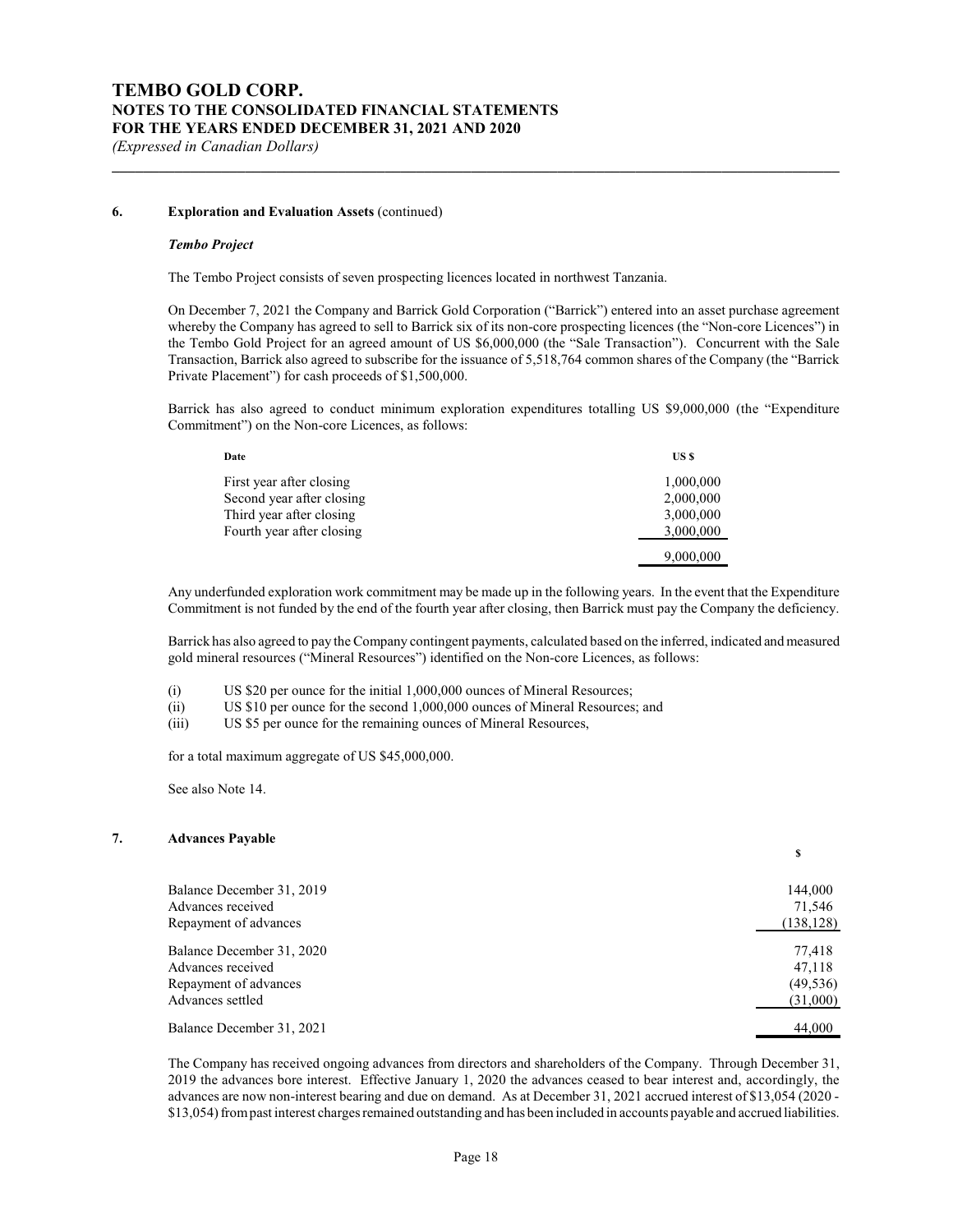#### **7. Advances Payable** (continued)

During fiscal 2021 advances payable in the amount of \$31,000 were settled through the issuance of 206,667 common shares issued in respect of the private placement as noted in Note 8(b).

**\_\_\_\_\_\_\_\_\_\_\_\_\_\_\_\_\_\_\_\_\_\_\_\_\_\_\_\_\_\_\_\_\_\_\_\_\_\_\_\_\_\_\_\_\_\_\_\_\_\_\_\_\_\_\_\_\_\_\_\_\_\_\_\_\_\_\_\_\_\_\_\_\_\_\_\_\_\_\_\_\_\_\_\_\_\_\_\_\_\_\_\_\_**

#### **8. Share Capital**

#### (a) *Authorized Share Capital*

The Company's authorized share capital consists of an unlimited number of common shares without par value and an unlimited number of preferred shares. All issued common shares are fully paid.

#### (b) *Reconciliation of Changes in Share Capital*

#### *Fiscal 2021*

During fiscal 2021 the Company completed a non-brokered private placement financing and issued 14,810,031 common shares at \$0.15 per share for \$2,221,505. Directors and officers of the Company and private corporations controlled by certain directors participated in this private placement and purchased a total of 1,753,315 common shares for \$262,997. The Company also issued 500,000 common shares for finder's fees at a value of \$75,000 on a portion of the private placement.

The Company incurred a total of \$11,858 for filing and other costs associated with the financing.

#### *Fiscal 2020*

On May 14, 2020 the Company closed the first tranche of a non-brokered private placement financing and issued 6,286,668 common shares at \$0.075 per share, for \$471,500. On July 20, 2020 the Company closed the remaining tranche of the private placement and issued 8,380,000 common shares for \$628,500. Directors and officers ofthe Company participated in this private placement and purchased a total of 7,213,334 common shares for \$541,000. The Company issued 266,667 common shares for finder's fees at a value of \$20,000 on a portion of the private placement.

On August 6, 2020 the Company completed a non-brokered private placement and issued 5,300,000 common shares, at a price of \$0.15 per share, for \$795,000. Directors and officers of the Company participated in this private placement and purchased a total of 1,333,334 common shares for gross proceeds of \$200,000.

The Company incurred a total of \$36,010 for filing and other costs associated with these financings.

#### (c) *Share Option Plan*

TheCompany has established a rolling share option plan (the "Plan") in which the maximumnumber of common shares which can be reserved for issuance under the Plan is 10% of the issued and outstanding shares of the Company. The minimum exercise price of the options is set at the Company's closing share price on the day before the grant date, less allowable discounts. Options granted may be subject to vesting provisions as determined by the Board of Directors and have a maximum term of ten years.

During fiscal 2021 the Company granted share options to purchase a total of 3,589,000 (2020 - 6,235,000) common shares at prices ranging from\$0.15 to \$0.185 per share (2020 - \$0.15 and \$0.20 per share) and recorded compensation expense of \$520,587 (2020 - \$1,122,300).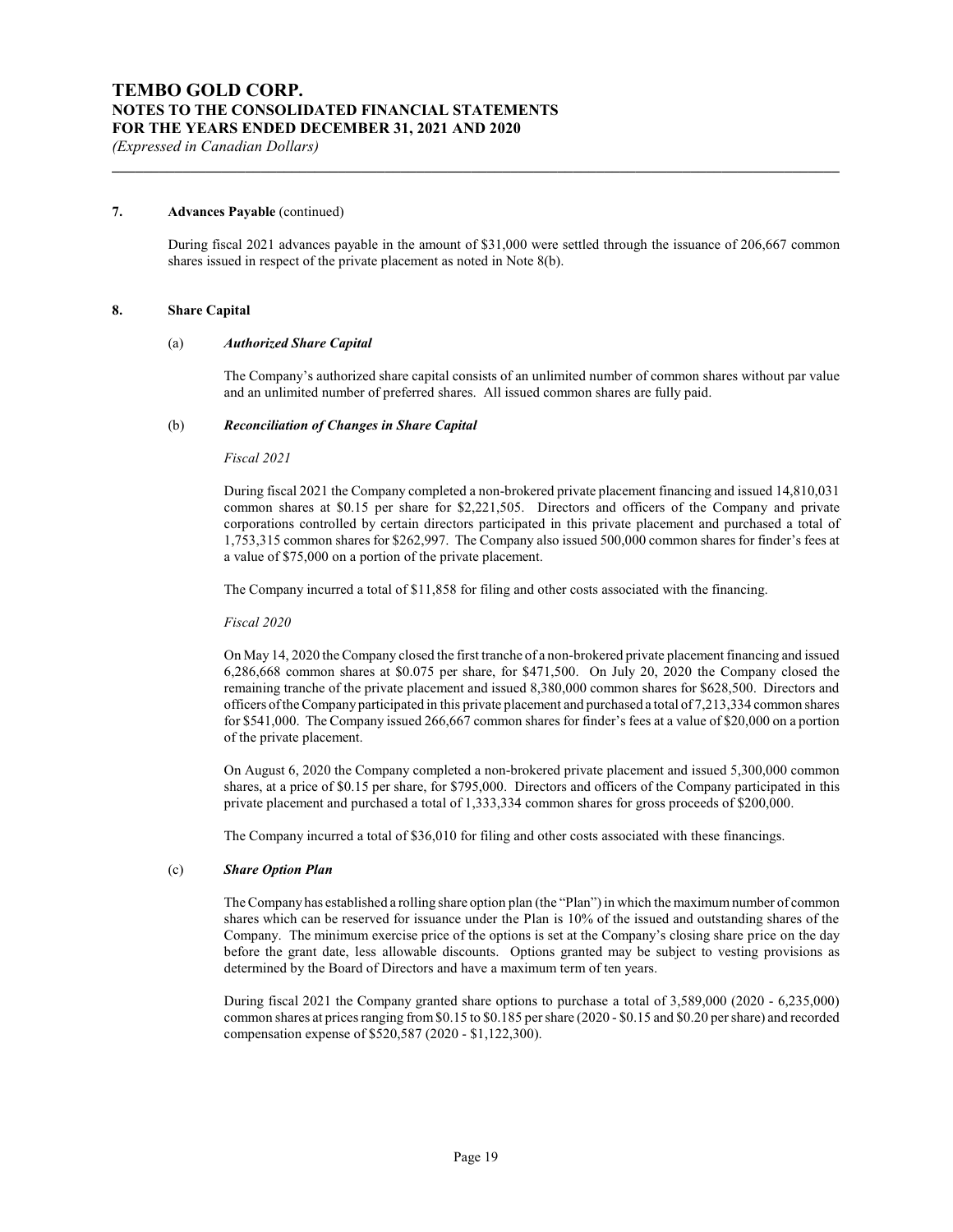#### **8. Share Capital**

The fair value of share options granted and vested during fiscal 2021 and 2020 was estimated using the Black-Scholes Option Pricing Model using the following assumptions:

|                           | 2021                   | 2020     |  |
|---------------------------|------------------------|----------|--|
| Risk-free interest rate   | $0.28\% - 1.05\%$      | $0.27\%$ |  |
| Estimated volatility      | $151\% - 171\%$        | 177%     |  |
| Expected life             | $2.67$ years - 3 years | 3 years  |  |
| Expected dividend yield   | $0\%$                  | $0\%$    |  |
| Estimated forfeiture rate | $0\%$                  | $0\%$    |  |

**\_\_\_\_\_\_\_\_\_\_\_\_\_\_\_\_\_\_\_\_\_\_\_\_\_\_\_\_\_\_\_\_\_\_\_\_\_\_\_\_\_\_\_\_\_\_\_\_\_\_\_\_\_\_\_\_\_\_\_\_\_\_\_\_\_\_\_\_\_\_\_\_\_\_\_\_\_\_\_\_\_\_\_\_\_\_\_\_\_\_\_\_\_**

The weighted average grant date fair value of all share options granted during fiscal 2021 was \$0.15 (2020 - \$0.18) per share option.

A summary of the Company's share options at December 31, 2021 and 2020 and the changes for the years ended on those dates, is as follows:

|                            | 2021                                       |                                                    | 2020                                       |                                                    |  |
|----------------------------|--------------------------------------------|----------------------------------------------------|--------------------------------------------|----------------------------------------------------|--|
|                            | Number of<br><b>Options</b><br>Outstanding | Weighted<br><b>Average Exercise</b><br>Price<br>\$ | Number of<br><b>Options</b><br>Outstanding | Weighted<br><b>Average Exercise</b><br>Price<br>\$ |  |
| Balance, beginning of year | 6,235,000                                  | 0.16                                               |                                            | $\overline{\phantom{a}}$                           |  |
| Granted                    | 3,589,000                                  | 0.17                                               | 6,235,000                                  | 0.16                                               |  |
| Exercised                  | (366, 666)                                 | 0.18                                               |                                            | $\overline{\phantom{a}}$                           |  |
| Cancelled/Expired          | (500,000)                                  | 0.17                                               |                                            | $\overline{\phantom{a}}$                           |  |
| Balance, end of year       | 8,957,334                                  | 0.19                                               | 6,235,000                                  | 0.16                                               |  |

The following table summarizes information about the share options outstanding and exercisable at December 31, 2021:

| <b>Number</b><br>Outstanding | <b>Number</b><br><b>Exercisable</b> | <b>Exercise</b><br>Price<br>S | <b>Expiry Date</b> |
|------------------------------|-------------------------------------|-------------------------------|--------------------|
| 5,150,000                    | 5,150,000                           | 0.15                          | July 27, 2023      |
| 885,000                      | 885,000                             | 0.20                          | July 27, 2023      |
| 1,550,334                    | 1,350,334                           | 0.15                          | August 27, 2024    |
| 1,372,000                    | 1,372,000                           | 0.185                         | September 1, 2024  |
| 8,957,334                    | 8,757,334                           |                               |                    |

(d) See also Note 14.

#### **9. Related Party Disclosures**

A number of key management personnel, or their related parties, hold positions in other entities that result in them having control orsignificant influence over the financial or operating policies of those entities. Certain ofthese entities transacted with the Company during the reporting period. Transactions made with related parties are made in the normal course of business and are measured at the exchange amount, which is the amount of consideration established and agreed to by the related parties.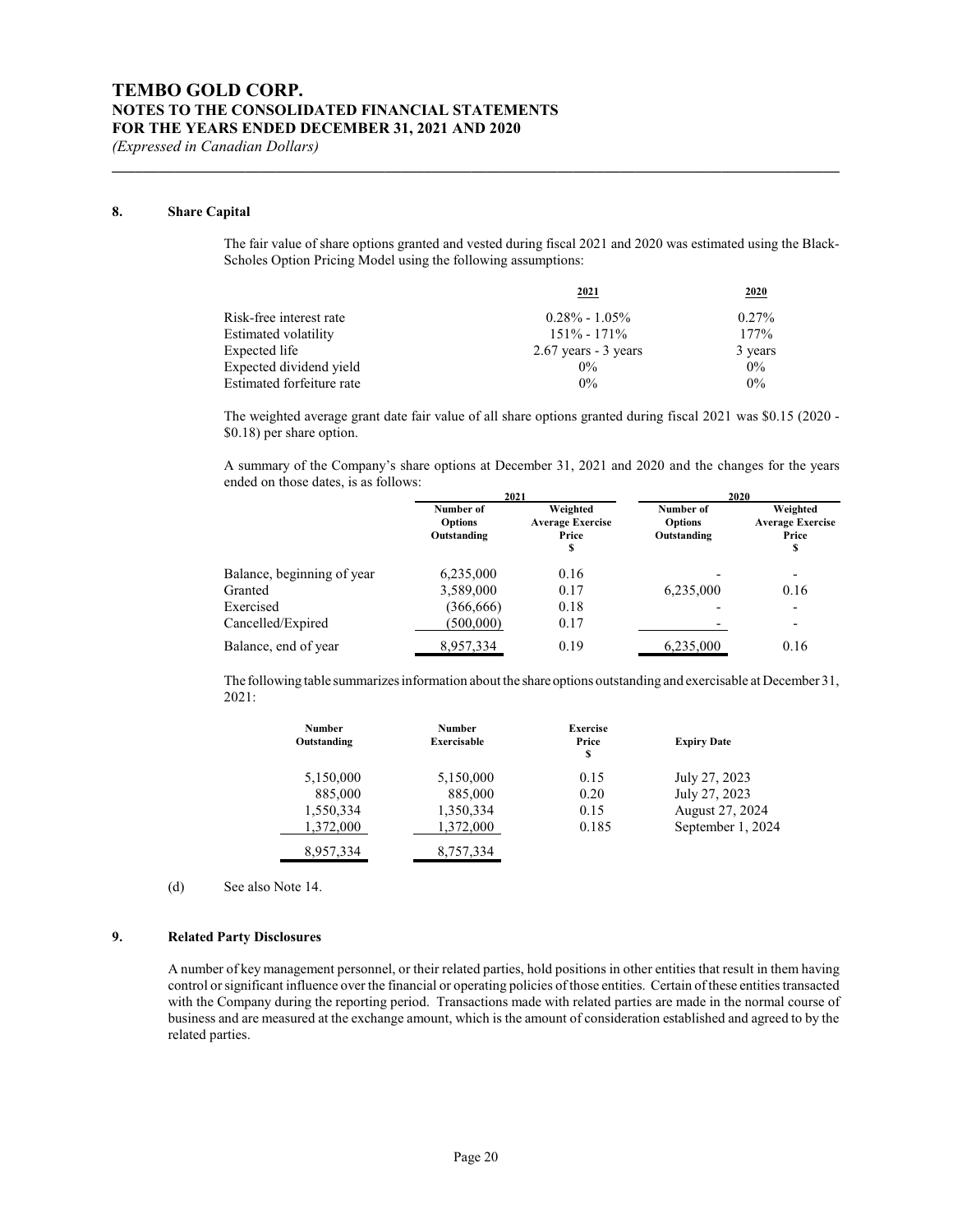### **9. Related Party Disclosures** (continued)

#### *Transactions with Key Management Personnel*

Key management personnel include those persons having authority and responsibility for planning, directing and controlling the activities of the Company as a whole. The Company has determined that key management personnel consists of members of the Company's Board of Directors and executive officers.

**\_\_\_\_\_\_\_\_\_\_\_\_\_\_\_\_\_\_\_\_\_\_\_\_\_\_\_\_\_\_\_\_\_\_\_\_\_\_\_\_\_\_\_\_\_\_\_\_\_\_\_\_\_\_\_\_\_\_\_\_\_\_\_\_\_\_\_\_\_\_\_\_\_\_\_\_\_\_\_\_\_\_\_\_\_\_\_\_\_\_\_\_\_**

- (a) During fiscal 2021 the Company incurred \$520,394 (2020 \$284,093) for executive management compensation. Of this amount \$121,032 (2020 - \$nil) has been capitalized to exploration and evaluation assets based on the nature of the expenditures, \$nil (2020 - \$17,500) was expensed to professional fees and \$399,362 (2020 - \$266,593) has been expensed to executive management compensation. As at December 31, 2021 \$192,737 (2020 - \$nil) remained unpaid and has been included in accounts payable and accrued liabilities.
- (b) During fiscal 2021 the Company recorded \$219,520 (2020 -\$963,000) for share-based compensation on share options granted to officers and directors of the Company.
- (c) The Company had a rental agreement with an arms-length party (the "Landlord") for housing accommodation in Tanzania provided to the President of the Company. The housing arrangement was terminated on July 31, 2021 and, commencing August 1, 2021, the Company provided the President with a monthly housing allowance of US \$2,500. During fiscal 2021 the Company paid or accrued \$15,985 to the Landlord and \$15,671 to the President for housing allowance. The value of the housing accommodation provided for fiscal 2020 was \$41,845. During fiscal 2020 the Company paid US \$30,000 to the Landlord and a further US \$12,000 was paid by the Company's President to the Landlord to settle all unpaid and outstanding rent as at April 30, 2020. Accordingly \$99,652 was recognized as a recovery of costs in the consolidated statements of comprehensive loss in fiscal 2020. The US \$12,000 payment by the Company's President was included in advances payable.
- (d) During fiscal 2021 the Company incurred \$36,000 (2020 \$33,900) for accounting and administration services provided by a private corporation owned by the Corporate Secretary of the Company. As at December 31, 2021 \$6,000 (2020 - \$4,277) remained unpaid and has been included in accounts payable and accrued liabilities.
- (e) See also Notes 4, 7 and 8(b).

## **10. Income Taxes**

The Company's provision for income taxes differs from the amounts computed by applying the basic current rate of 27% (2020 - 27%) to the loss for the year before taxes as shown in the following table at December 31:

|                                                         | For the Year Ended December 31. |            |
|---------------------------------------------------------|---------------------------------|------------|
|                                                         | 2021<br>S                       | 2020<br>\$ |
| Income (loss) before taxes                              | (1,903,254)                     | (1, 727)   |
| Expected income tax benefit based on statutory rate     | (513, 879)                      | (466)      |
| Tax value of benefits previous unrecognized             |                                 | (253, 379) |
| Effect of higher tax rate in foreign jurisdiction       | (7, 434)                        | (40,360)   |
| True up of prior year balances                          | (351,906)                       | (189, 748) |
| Increase in unrecognized portion of deferred tax assets | 873,219                         | 483,953    |
| Income tax benefit recorded                             |                                 |            |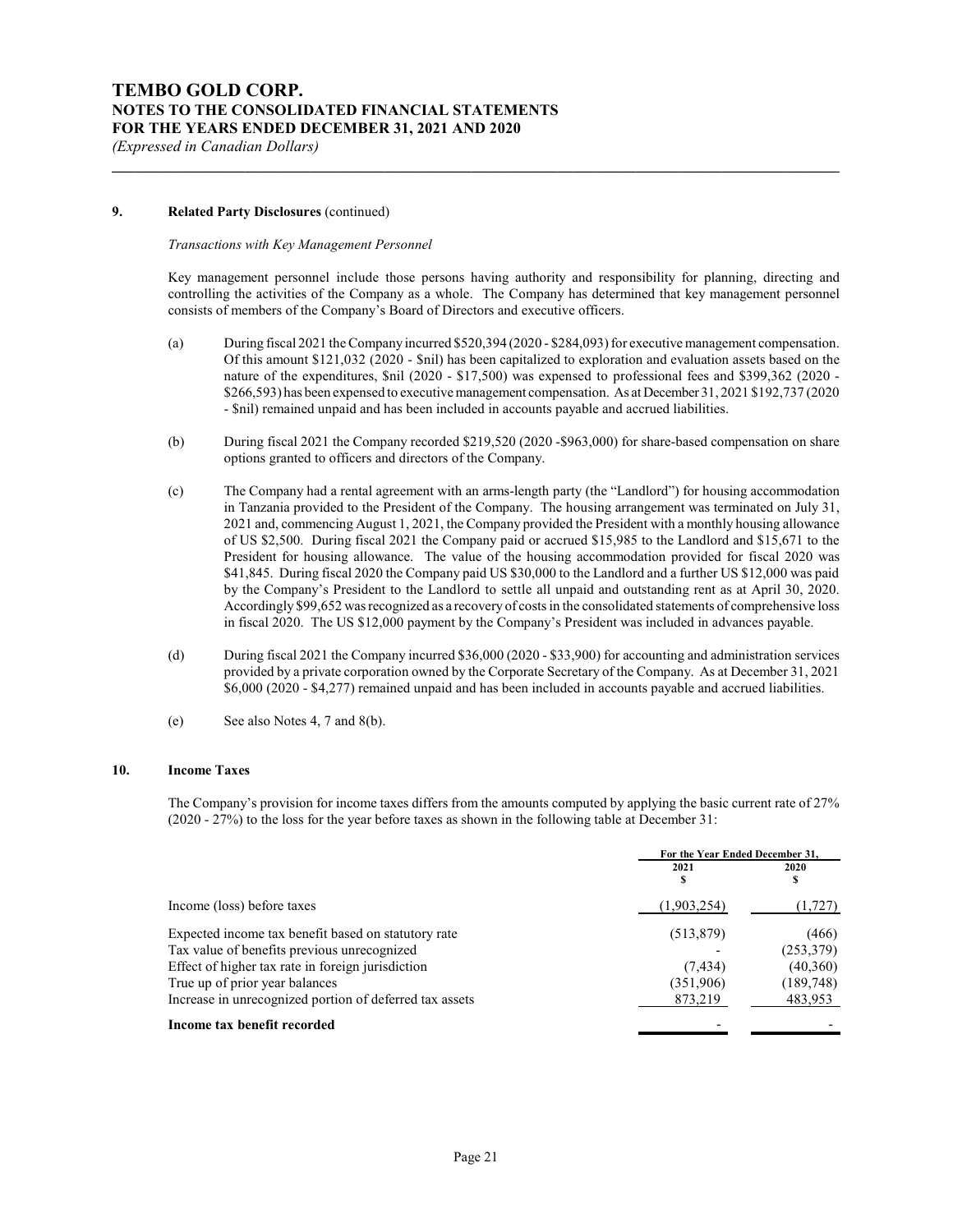#### **10. Income Taxes** (continued)

The following temporary differences and non-capital losses have not been recognized in the consolidated financial statements:

**\_\_\_\_\_\_\_\_\_\_\_\_\_\_\_\_\_\_\_\_\_\_\_\_\_\_\_\_\_\_\_\_\_\_\_\_\_\_\_\_\_\_\_\_\_\_\_\_\_\_\_\_\_\_\_\_\_\_\_\_\_\_\_\_\_\_\_\_\_\_\_\_\_\_\_\_\_\_\_\_\_\_\_\_\_\_\_\_\_\_\_\_\_**

|                                        | 2021      | 2020<br>S  |
|----------------------------------------|-----------|------------|
| Non-capital losses carried forward     | 4,176,961 | 11,979,892 |
| Exploration and evaluation assets      | 425.791   | 425.791    |
| Other                                  | 27.086    | 315,380    |
| Total deductible temporary differences | 4.629.838 | 12.721.064 |

Deferred tax assets have not been recognized in respect of these items because it is not probable that future taxable profit will be available against which the Company can utilize the benefits therefrom.

The Company has non-capital losses in Canada of approximately \$15,201,110 (2020 - \$12,621,000) which expire through 2026-2041. The benefit of these losses has not been recognized for financial statements purposes. During fiscal 2021 the Company paid \$nil (2020 - \$nil) in respect of income taxes.

#### **11. Financial Instruments and Risk Management**

#### *Categories of Financial Assets and Financial Liabilities*

Financial instruments are classified into one of the following categories: FVTPL; amortized cost; and FVOCI. The carrying values of the Company's financial instruments are classified into the following categories:

| <b>Financial Instrument</b>              | Category       | December 31,<br>2021 | December 31.<br>2020 |
|------------------------------------------|----------------|----------------------|----------------------|
| Cash                                     | Amortized cost | 650,480              | 47.175               |
| Accounts payable and accrued liabilities | Amortized cost | (519.611)            | (486,392)            |
| Advances payable                         | Amortized cost | (44,000)             | (77, 418)            |

The Company's financial instruments recorded at fair value require disclosure about how the fair value was determined based on significant levels of inputs described in the following hierarchy:

- Level 1 Quoted prices are available in active markets for identical assets or liabilities as of the reporting date. Active markets are those in which transactions occur in sufficient frequency and value to provide pricing information on an ongoing basis.
- Level 2 Pricing inputs are other than quoted prices in active markets included in Level 1. Prices in Level 2 are either directly or indirectly observable as ofthe reporting date. Level 2 valuations are based on inputs including quoted forward prices for commodities and time value and volatility factors, which can be substantially observed or corroborated in the market place.
- Level 3 Valuations in this level are those with inputs for the asset or liability that are not based on observable market data.

The recorded amounts for cash, accounts payable and accrued liabilities and advances payable approximate their fair value due to their short-term nature.

The Company's risk exposures and the impact on the Company's financial instruments are summarized below: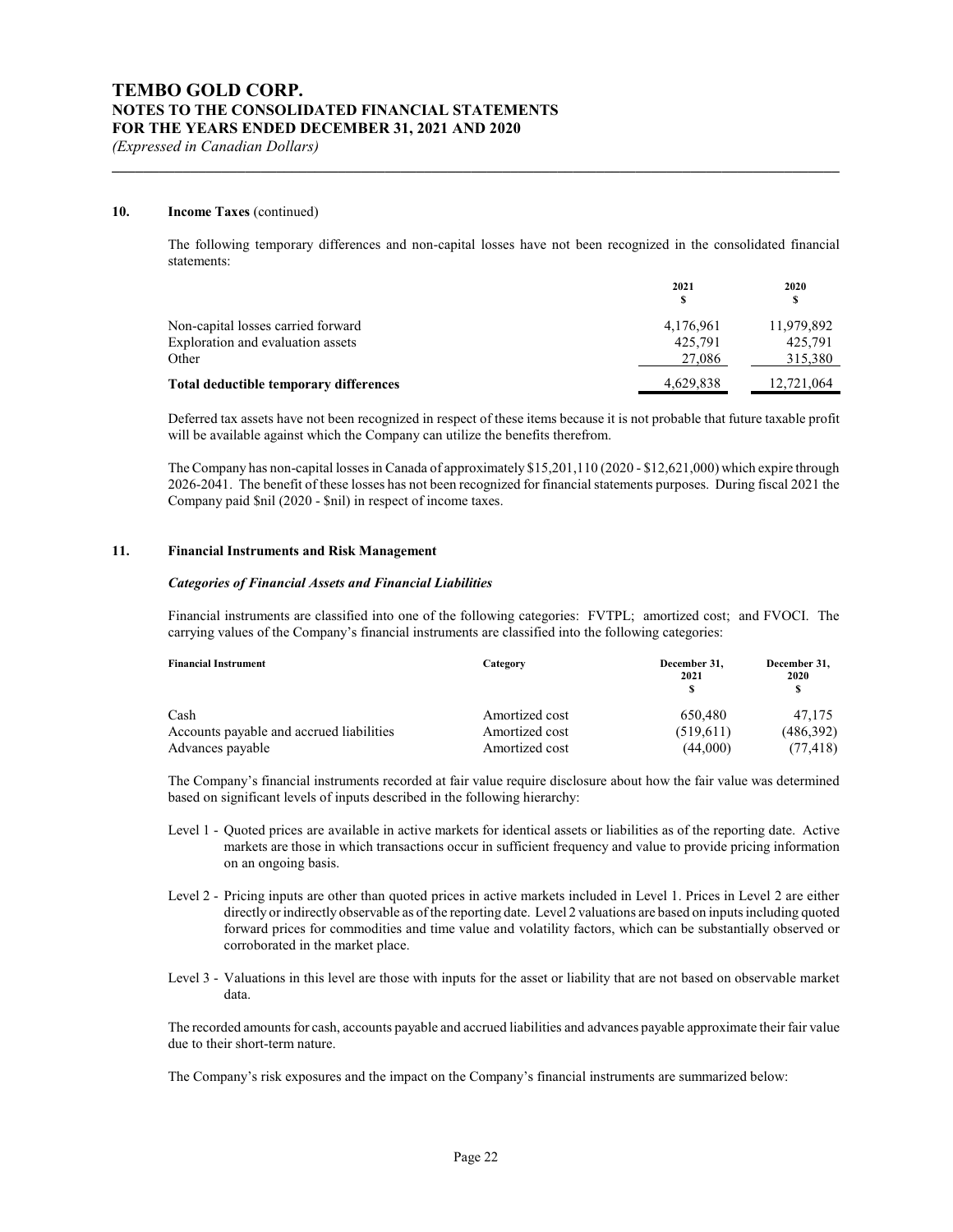#### **11. Financial Instruments and Risk Management** (continued)

#### *Credit Risk*

Credit risk is the risk of loss associated with a counterparty's inability to fulfill its payment obligations. The Company's credit risk is primarily attributable to cash. Management believes that the potential loss related to the credit risk included in cash is remote.

**\_\_\_\_\_\_\_\_\_\_\_\_\_\_\_\_\_\_\_\_\_\_\_\_\_\_\_\_\_\_\_\_\_\_\_\_\_\_\_\_\_\_\_\_\_\_\_\_\_\_\_\_\_\_\_\_\_\_\_\_\_\_\_\_\_\_\_\_\_\_\_\_\_\_\_\_\_\_\_\_\_\_\_\_\_\_\_\_\_\_\_\_\_**

#### *Liquidity Risk*

Liquidity risk is the risk that the Company will not have the resources to meet its obligations as they fall due. The Company manages this risk by closelymonitoring cash forecasts and managing resources to ensure that it will have sufficient liquidity to meet its obligations. All of the Company's financial liabilities are classified as current and are anticipated to mature within the next fiscal period.

#### *Market Risk*

Market risk is the risk of loss that may arise from changes in market factors such as interest rates, foreign exchange rates, and commodity and equity prices. These fluctuations may be significant.

#### (a) Interest Rate Risk

The Company is exposed to interest rate risk to the extent that the cash bears floating rates of interest. There is no interest rate risk associated with the advances payable as they are non-interest bearing. The interest rate risk on cash and on the Company's obligations are not considered significant.

#### (b) Foreign Currency Risk

The Company's significant subsidiaries are located in Tanzania and have considered the US Dollar as their functional currency. The Company also maintains cash deposits in US Dollars with its Canadian bank. As such, the fluctuation of the Canadian Dollar in relation to the US Dollar will have an impact upon the profitability of theCompany and may also affect the value of the Company's assets and the amount ofshareholders' equity. The Company has not entered into any agreements or purchased any instruments to hedge possible currency risks. At December 31, 2021, 1 Canadian Dollar was equal to 0.79 US Dollar (2020 - 0.78 US Dollar).

Balances are as follows:

|                  |                          | December 31, 2021              |            | December 31, 2020           |  |
|------------------|--------------------------|--------------------------------|------------|-----------------------------|--|
|                  | US <sub>\$</sub>         | CDN <sub>S</sub><br>Equivalent | US \$      | <b>CDN</b> \$<br>Equivalent |  |
| Cash             | 311,150                  | 393,861                        | 507        | 642                         |  |
| Accounts payable | (194, 142)               | (245,749)                      | (312,664)  | (395, 777)                  |  |
| Advances payable | $\overline{\phantom{0}}$ |                                | (12,000)   | (15,190)                    |  |
|                  | 117,008                  | 148,112                        | (324, 157) | (410, 325)                  |  |

Based on the net exposures as of December 31, 2021 and assuming that all other variables remain constant, a 10% fluctuation on the Canadian Dollar against the US Dollar would result in the Company's net income or loss being approximately \$15,000 (2020 - \$44,000) higher (or lower).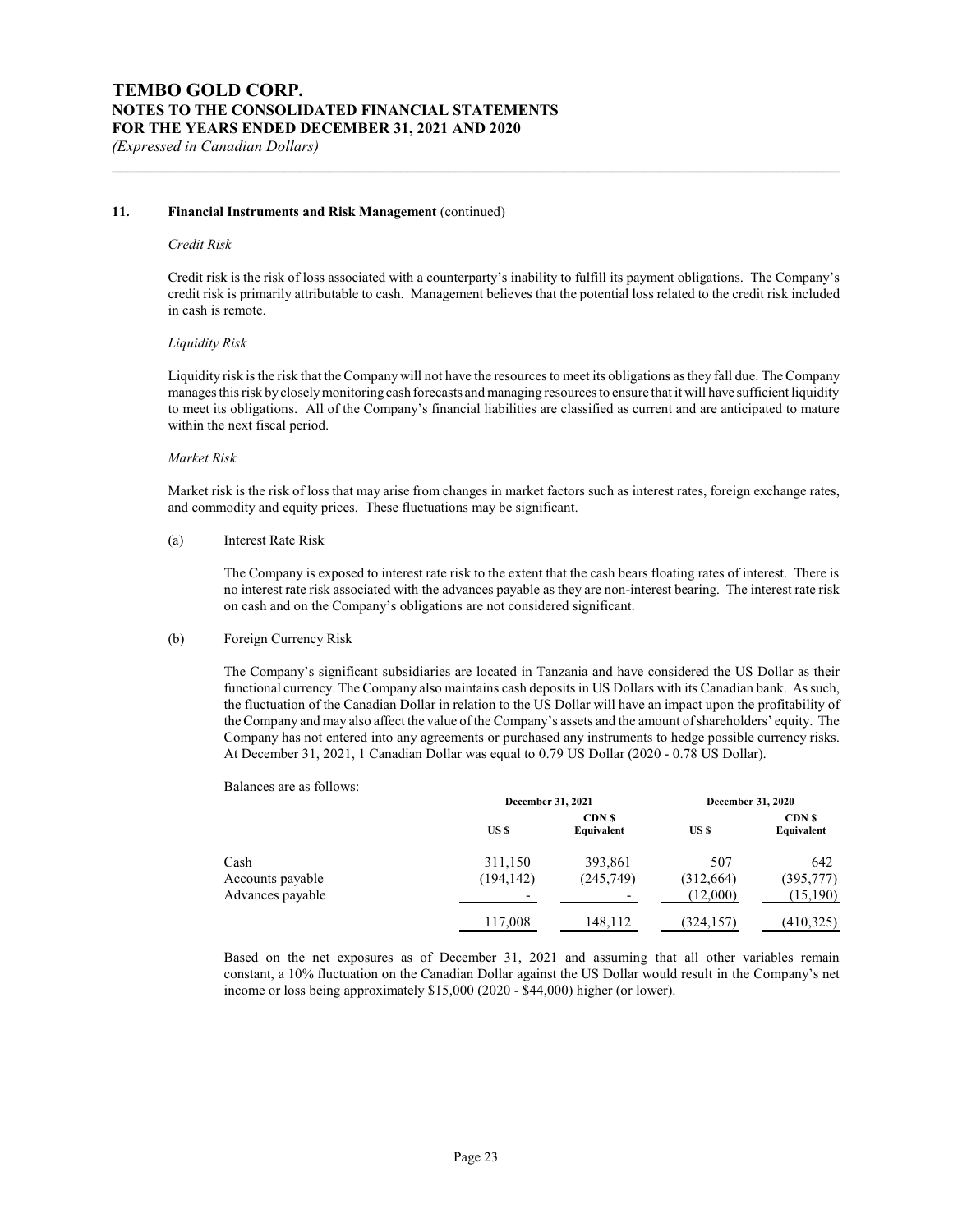#### **11. Financial Instruments and Risk Management** (continued)

#### *Capital Management*

The Company manages its capital structure and makes adjustments to it, based on the funds available to the Company, in order to support the acquisition and exploration of mineral properties. The Board of Directors does not establish quantitative return on capital criteria for management, but rather relies on the expertise of the Company's management to sustain future development of the business. The Company defines capital that it manages as share capital, cash and cash equivalents. As at December 31, 2021 total amount of capital was \$42,902,101 (2020 - \$39,967,316). The Company will continue to assess new properties and seek to acquire an interest in additional properties if it feels there is sufficient geologic or economic potential and if it has adequate financial resources to do so. Management reviews its capital management approach on an ongoing basis and believes that this approach, given the relative size of the Company, is reasonable.

**\_\_\_\_\_\_\_\_\_\_\_\_\_\_\_\_\_\_\_\_\_\_\_\_\_\_\_\_\_\_\_\_\_\_\_\_\_\_\_\_\_\_\_\_\_\_\_\_\_\_\_\_\_\_\_\_\_\_\_\_\_\_\_\_\_\_\_\_\_\_\_\_\_\_\_\_\_\_\_\_\_\_\_\_\_\_\_\_\_\_\_\_\_**

## **12. Supplemental Cash Flow Information**

During fiscal 2021 and 2020 non-cash activities were conducted by the Company as follows:

|                                          | 2021<br>\$ | 2020<br>\$ |
|------------------------------------------|------------|------------|
| Operating activity                       |            |            |
| Accounts payable and accrued liabilities | 269,614    |            |
| Investing activity                       |            |            |
| Exploration and evaluation assets        | (269, 614) |            |
| Financing activities                     |            |            |
| Issuance of common shares                | 106,000    | 85,000     |
| Share issue costs                        | (75,000)   | (20,000)   |
| Advances settled                         | (31,000)   | (65000)    |
|                                          |            |            |
|                                          |            |            |

#### **13. Segmented Information**

The Company operates in one reportable segment, the exploration and development of unproven exploration and evaluation assets. The Company's exploration and evaluation assets are located in Tanzania and its corporate assets are located in Canada.

The Company's total assets are segmented geographically as follows:

|                                   | As at December 31, 2021 |           |            |
|-----------------------------------|-------------------------|-----------|------------|
|                                   | Canada<br>S             | Tanzania  | Total<br>S |
| Current assets                    | 689,569                 | 12.954    | 702,523    |
| Plant and equipment               |                         | 159.576   | 159,576    |
| Exploration and evaluation assets |                         | 6,722,872 | 6,722,872  |
|                                   | 689.569                 | 6,895,402 | 7,584,971  |